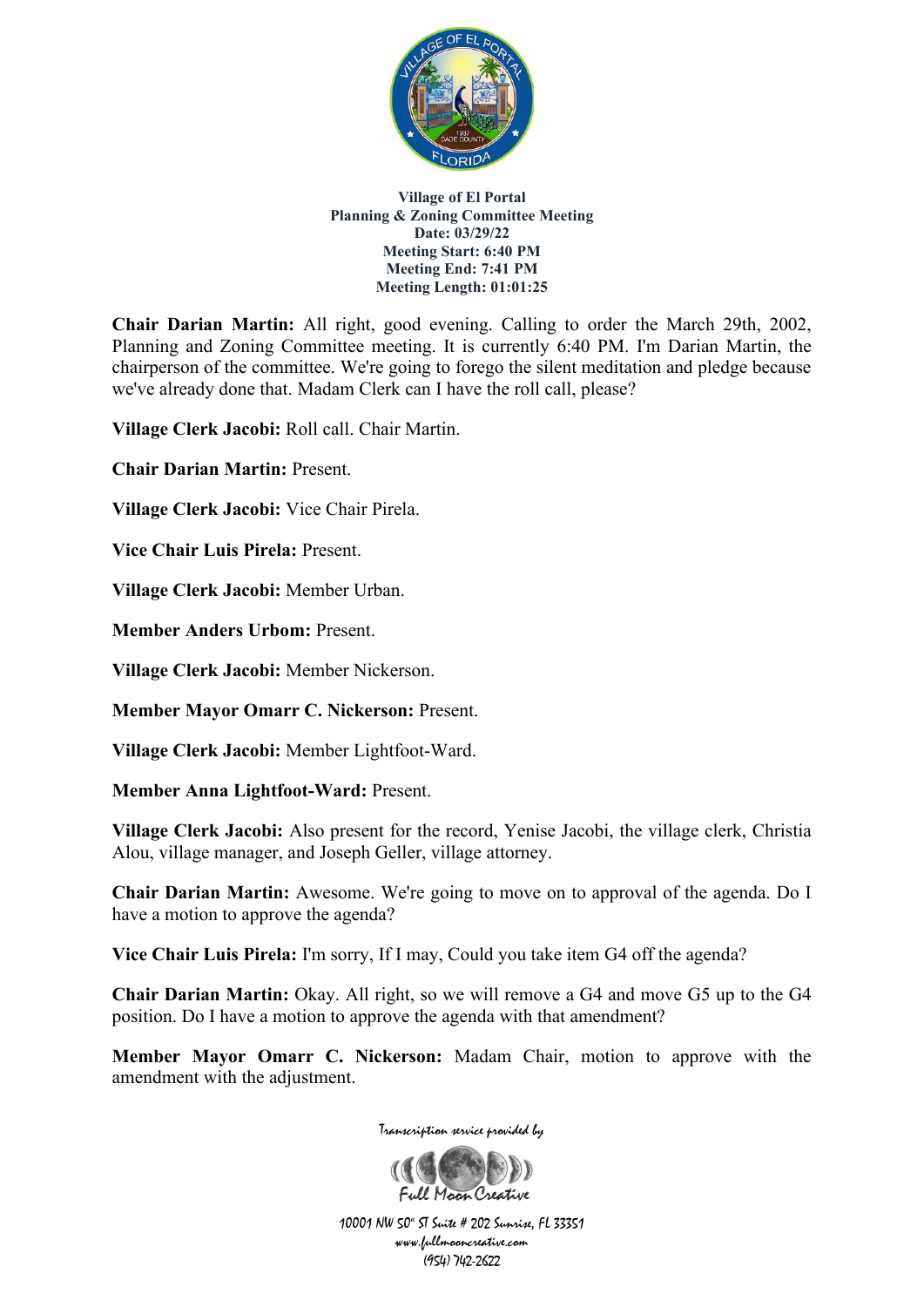

**Member Anders Urbom:** I'll second.

**Chair Darian Martin:** All right, all in favor say, "Aye."

**Member Mayor Omarr C. Nickerson:** Aye.

**All:** Aye.

**Chair Darian Martin:** Any opposed? All right, moving on to approval of the minutes. Do I have a motion to approve our November 9th, 2021, planning and zoning committee meeting minutes?

**Member Anders Urbom:** So moved.

**Chair Darian Martin:** Second?

**Member Mayor Omarr C. Nickerson:** I'll second that, Madam Chair.

**Chair Darian Martin:** All in favor say, "Aye."

**All:** Aye.

**Chair Darian Martin:** Any opposed? Okay, hearing none. We'll move on to good and welfare. This is the portion of the agenda where anyone in the audience can come up. You have three minutes to speak, please state your name and address when you are addressing the council. Does anybody want to come up and speak about an item that appears on the agenda? All right.

**Male Speaker:** I'm here for variants.

**Chair Darian Martin:** Oh, I'll for sure. I'll call you afterwards. Yes, we're coming up, we're rolling along. Okay, so seeing no one for our first good and welfare, we'll move on to agenda items. The first one being G1, garage conversion variants for 411, North West, 87th Street. Can I have City staff come up and also--

**Vice Chair Luis Pirela:** North East.

**Chair Darian Martin:** Oh, North East, so it's not North West.

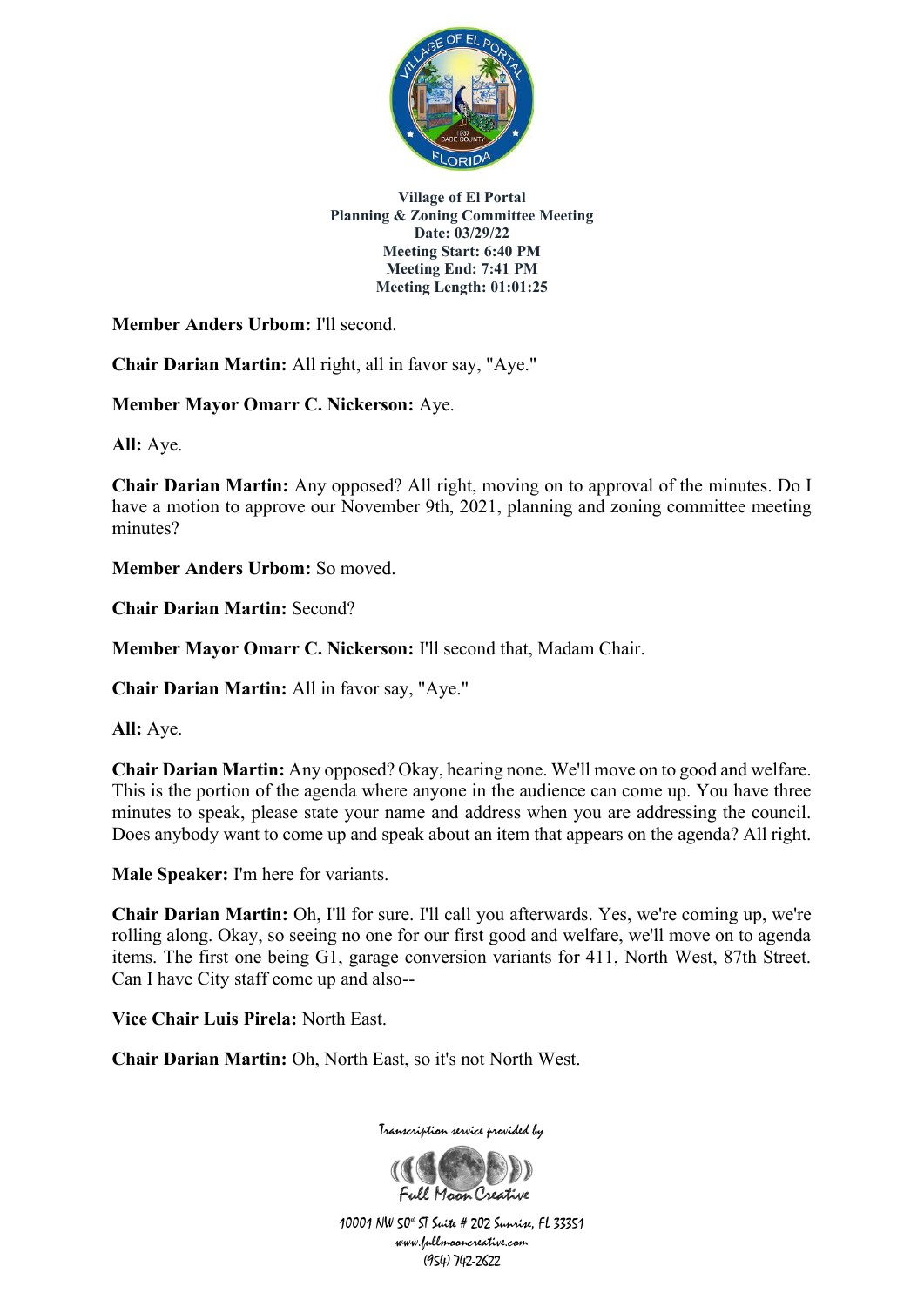

**Vice Chair Luis Pirela:** North East.

**Chair Darian Martin:** Okay.

**Vice Chair Luis Pirela:** It's actually a **[unintelligible 00:02:29]** from here.

**Chair Darian Martin:** Okay, awesome. I guess that is an amendment, it's for 411, North East, 87th Street. All the documents are correct, it just appears incorrect on the agenda. Can I have the city staff come up and also the applicant, please? Thank you so much. The city staff is going to give us a bit of a rundown, but I did speak to Camilla earlier and though the suggestion is denial, it's only because there are no windows and I think the applicant is willing to cure that. Is that correct, Camilla?

**Camilla:** Hi, yes. Good evening committee members. Yes, that is correct.

**Chair Darian Martin:** Awesome. As the applicant, I just wanted to make sure that you understand that the recommendation for tonight is denial based on the lack of windows, but you are amenable to adding the windows and maybe have some new plans to show us as well?

**Male Speaker:** Correct. Originally, I didn't want to put windows. It is costly, but since you guys wanted the windows so we will be putting windows. I have drawings here, what it will look like.

**Chair Darian Martin:** Awesome, I'd love to see that, and I think you'll love the windows. You let the light in. All right, here you go.

**Vice Chair Luis Pirela:** We have beautiful streets.

**Chair Darian Martin:** There you go, you want to see them.

**Vice Chair Luis Pirela:** We actually have the peacocks passing by on the property all the time.

**Male Speaker:** We can have a large bay window on the west side.

**Chair Darian Martin:** Yes, I think that sounds absolutely lovely and there seems like there's a middle ground. Staff has recommended denial, I think that with this amendment, Camilla, the plan is to bring them back to the next council meeting with the amendment?

Transcription service provided by

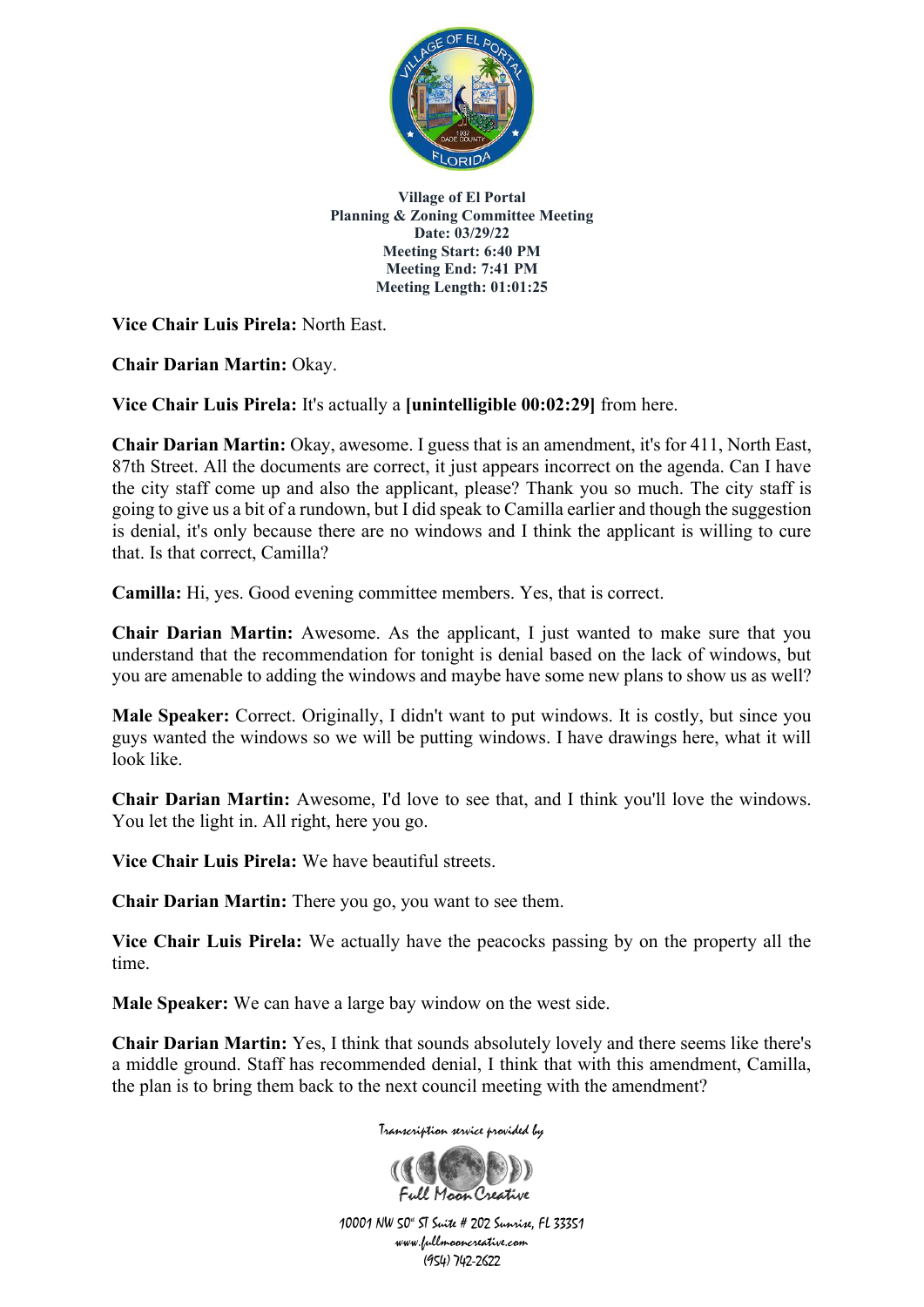

**Camilla:** Yes, then in the next council meeting, they can present the application and the plans incorporating this amendment. For the record, our recommendation comes from the design guidelines that we recently adopted, and having openings facing the public street is highly recommended.

**Chair Darian Martin:** Awesome, so at this point, I'll go ahead and open up the public hearing just in case anyone in the audience wants to speak on this item. Do I have anyone that wants to come on up? All right, seeing none, I'll go ahead and close public hearing, but I'll open the conversation up to the council members and village staff to see whether or not we have any additional comments and if anyone is moved to move the item, though denied, move to the regular council meeting. Does anyone on the council have a comment about this?

**Member Mayor Omarr C. Nickerson:** Madam Chair, if I may?

**Chair Darian Martin:** Sure, sure, sure.

**Member Mayor Omarr C. Nickerson:** Madam Chair, I move that we move this to the council meeting with the adjustment for approval with the recommendation from Plusurbia and I have complete faith that by the council meeting, that we'll see those adjustments rightfully so. I make a motion to move this to the full council meeting with the changes that are due to take place.

**Chair Darian Martin:** Perfect, do I have a second?

**Vice Chair Luis Pirela:** I'll second it.

**Chair Darian Martin:** Awesome. Madam Clerk, can I have a roll call?

**Village Clerk Jacobi:** Roll call. Member Lightfoot-Ward.

**Member Anna Lightfoot-Ward:** Yes.

**Village Clerk Jacobi:** Member Nickerson?

**Member Mayor Omarr C. Nickerson:** Yes.

**Village Clerk Jacobi:** Member Urbom?



Transcription service provided by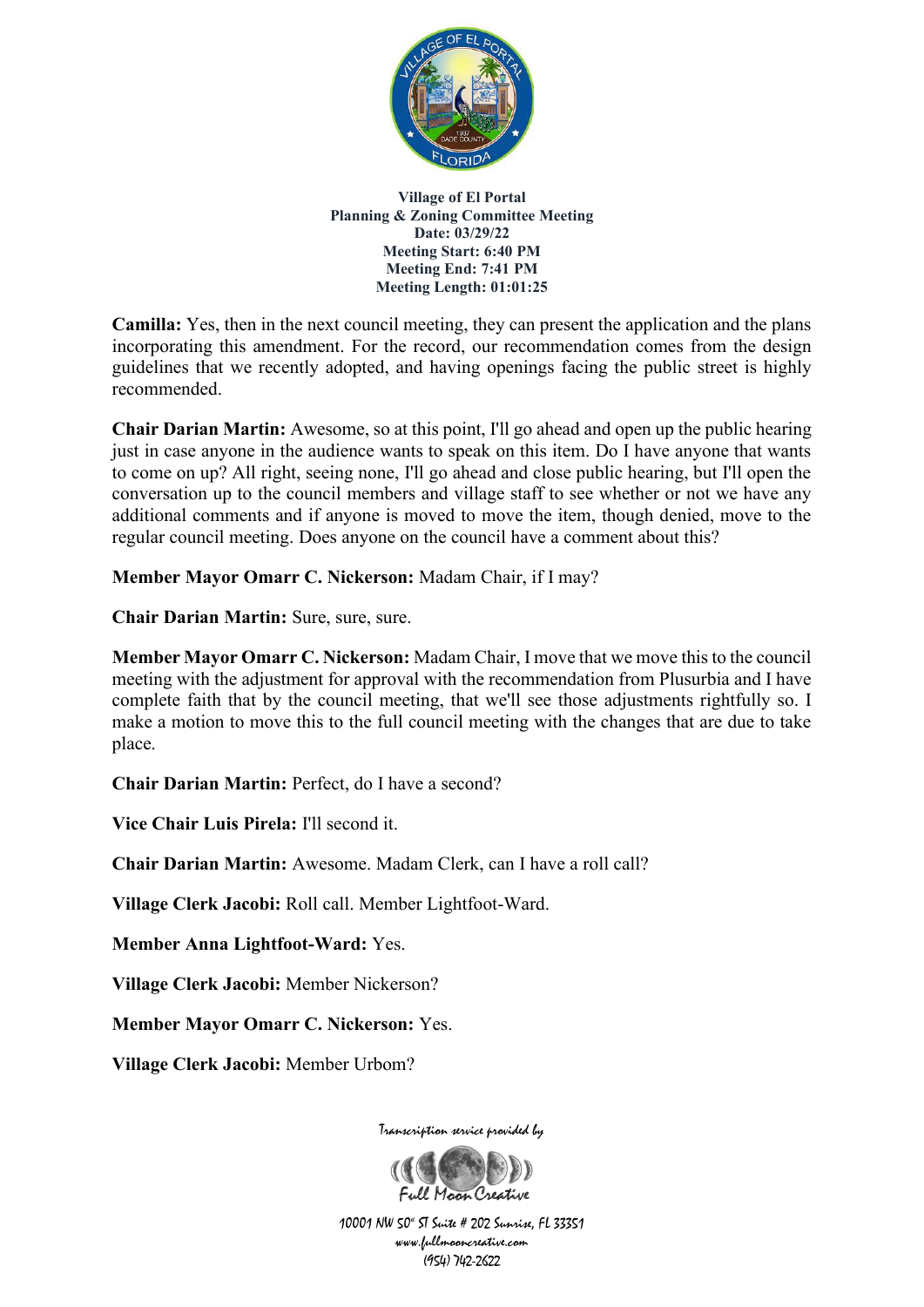

**Member Anders Urbom:** Yes.

**Village Clerk Jacobi:** Vice Chair Pirela?

**Vice Chair Luis Pirela:** Yes.

**Village Clerk Jacobi:** Chair Martin.

**Chair Darian Martin:** Yes.

**Village Clerk Jacobi:** Motion passes, five to none.

**Chair Darian Martin:** Awesome, awesome. Thank you so much.

**Male Speaker:** Thank you, so next time we meet and I'll have to bring you the drawings. Is that correct?

**Chair Darian Martin:** Perfect, yes. That is exactly it, just with some windows.

**Male Speaker:** Okay. Thank you very much.

**Chair Darian Martin:** Yes, and you're good to go.

**Member Mayor Omarr C. Nickerson:** Just remind him of the exact date. Just remind him of the date.

**Village Clerk Jacobi:** The second time I would let them know through you because it has to be [crosstalk]

**Chair Darian Martin:** Madam Clerk, could you remind him of the date of the meeting?

**Village Clerk Jacobi:** I have to see because it's based on the advertisement. Based on the advertisement, I will send Camilla and then she will send you that information when you have to be here for the next week.

**Chair Darian Martin:** Either way you will know.

**Male Speaker:** Yes.

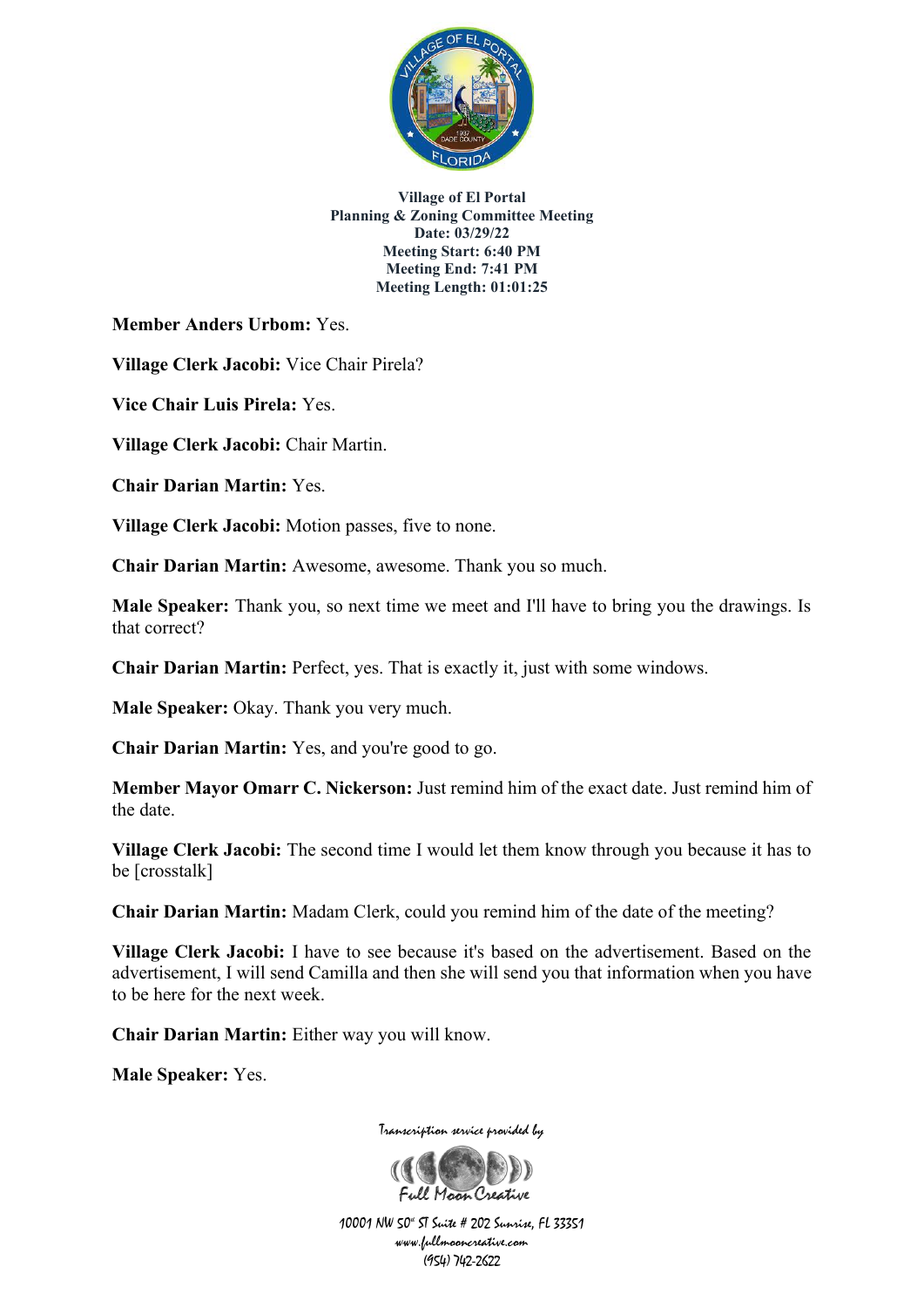

**Chair Darian Martin:** Okay, awesome. Have a good one. All right, let's move on over to G2, garage conversion for 488, hopefully, North East, 90th Street. Can I have the applicant come up, please? Thank you.

**Member Mayor Omarr C. Nickerson:** Madam Chair, if I may real quick, Madam Chair?

**Chair Darian Martin:** Sure you can.

**Member Mayor Omarr C. Nickerson:** Madam Chair, I just like to say most likely just a tentative date, most likely that meeting is going to be on Tuesday, April 26th which is the fourth Tuesday of April when we have our full council meeting. All right, thank you.

**Chair Darian Martin:** Awesome, you have a good one. I'll ask you to state your name and your address for the record although I've stated your address but just go ahead.

**Female Speaker:** The address is 488, North East, 90th Street, El Portal.

**Chair Darian Martin:** Okay, and Camilla, you guys are recommending approval of this. If you could just give us a brief background as to why you're recommending approval and then we can move on.

**Camilla:** Yes, absolutely. This garage conversion, well, I don't know if we allow the applicant to present the application, but our recommendation is just based on the removal of the garage door and they're going to be installing windows that are consistent with the existing windows in the facade. The space is going to be converted into partially, a fitness room and partially, a Terrace facing the rear of the property. Based on these changes we think that it's comparable and consistent with the village and we can support this garage conversion.

**Chair Darian Martin:** Awesome, does the applicant have anything that you would like to add?

**Female Speaker:** No, that was everything within it.

**Chair Darian Martin:** Okay, sounds awesome. I'll open a public hearing, if anyone in the audience has something that they would like to add or comment on, now's the time. Okay, hearing none of that, we will go ahead and close public hearing and open up the discussion to the council members and village staff. If anyone has a motion to go ahead and accept?



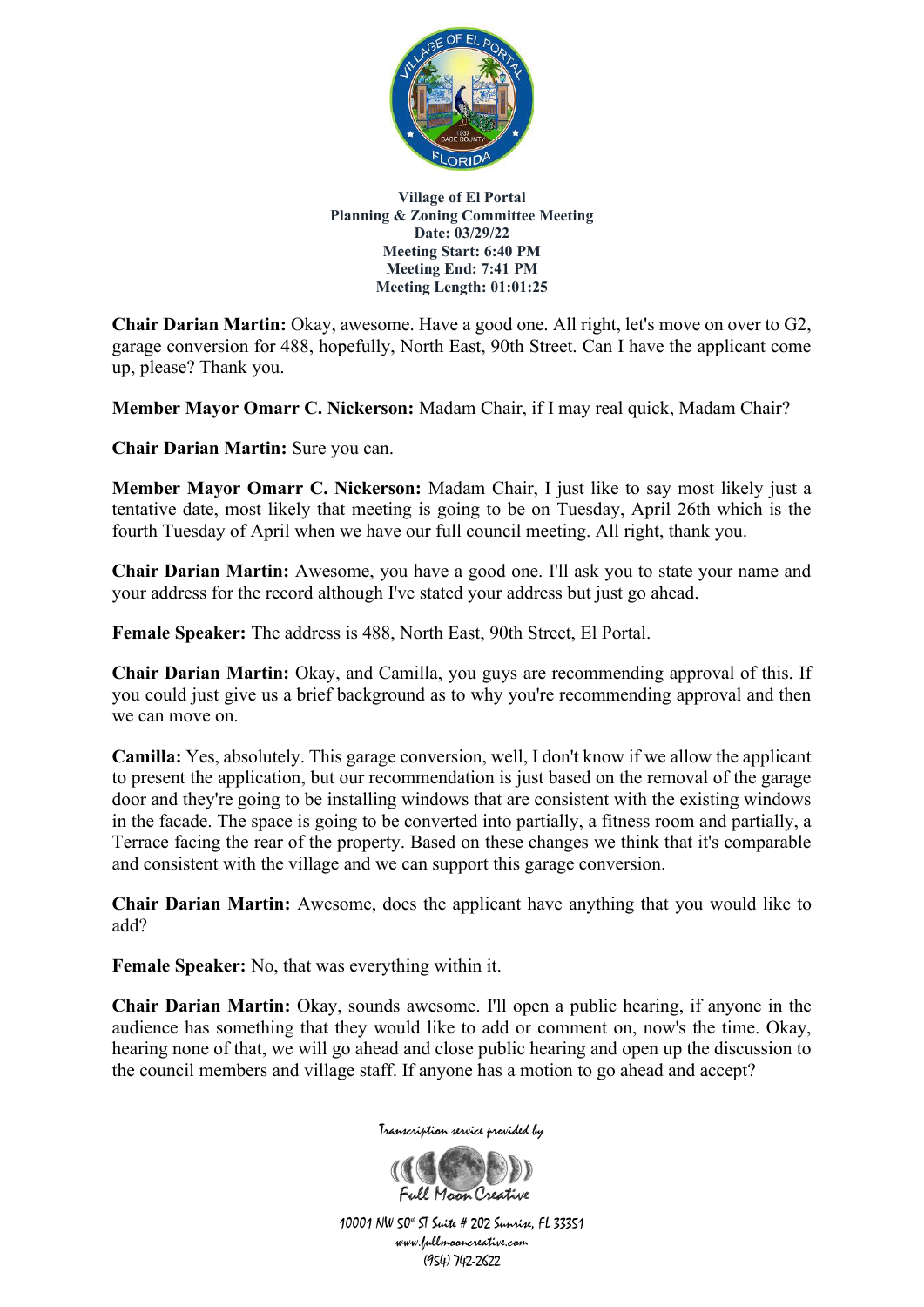

**Vice Chair Luis Pirela:** You could say I'll hate the garage door to go because it's so nice, but I understand that the windows matches. Now what I saw was they're talking about moving the brick of the garage to another second parking on the house? What is it?

**Camilla:** Yes, thank you. When there's a garage conversion, we need to make sure that there's enough space within the site to park at least two vehicles or have at least two parking spaces. In this case, there is an existing driveway in which the driveway, the approach is 17 feet I believe.

**Female Speaker:** Yes.

**Camilla:** Which is greater than what is permitted. However, they're not changing the driveway, they're moving the pavers in front of the garage to fill in and repair portions of the existing driveway which already accommodates two parking spaces.

**Vice Chair Luis Pirela:** Two parking spaces?

**Camilla:** Two, yes.

**Vice Chair Luis Pirela:** They're not modifying the parking space, they're staying the way it is?

**Camilla:** Yes, correct.

**Vice Chair Luis Pirela:** Yes, okay.

**Chair Darian Martin:** Look out for your doors, Councilman Pirela wants your doors.

**Vice Chair Luis Pirela:** Yes.

**Chair Darian Martin:** He wants your doors. Guard them.

**Female Speaker:** We stayed within context of the Mediterranean style.

**Chair Darian Martin:** It looks beautiful, it's amazing. Your house is lovely. Do we have a motion to go ahead and accept staff's recommendation?



Transcription service provided by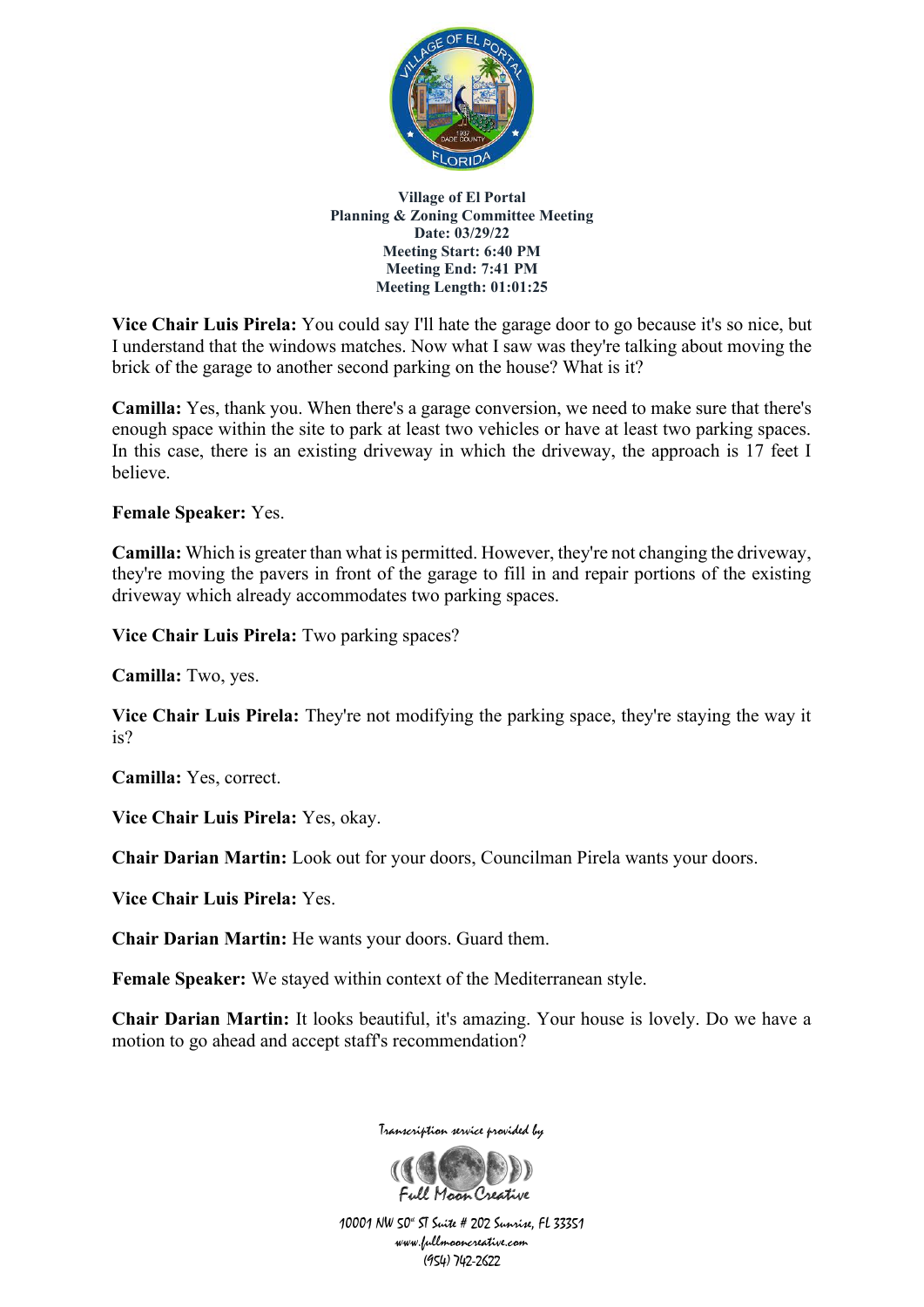

**Member Mayor Omarr C. Nickerson:** Madam Chair, I have a motion to approve and move to the full council meeting, Madam Chair.

**Chair Darian Martin:** Awesome, second?

**Vice Chair Luis Pirela:** I'll second.

**Chair Darian Martin:** Madam Clerk, can I have a roll call, please?

**Village Clerk Jacobi:** Roll call. Member Lightfoot-Ward?

**Member Anna Lightfoot-Ward:** Yes.

**Village Clerk Jacobi:** Member Nickerson?

**Member Mayor Omarr C. Nickerson:** Yes.

**Village Clerk Jacobi:** Member Urbom?

**Member Anders Urbom:** Yes.

**Village Clerk Jacobi:** Vice Chair Pirela?

**Vice Chair Luis Pirela:** Yes.

**Village Clerk Jacobi:** Chair Martin?

**Chair Darian Martin:** Yes.

**Village Clerk Jacobi:** Motion passes. Five to none.

**Chair Darian Martin:** Well, thank you so much.

**Female Speaker:** Thank you.

**Chair Darian Martin:** I want to visit your fitness studio eventually. It looks lovely.

**Female Speaker:** Thank you.

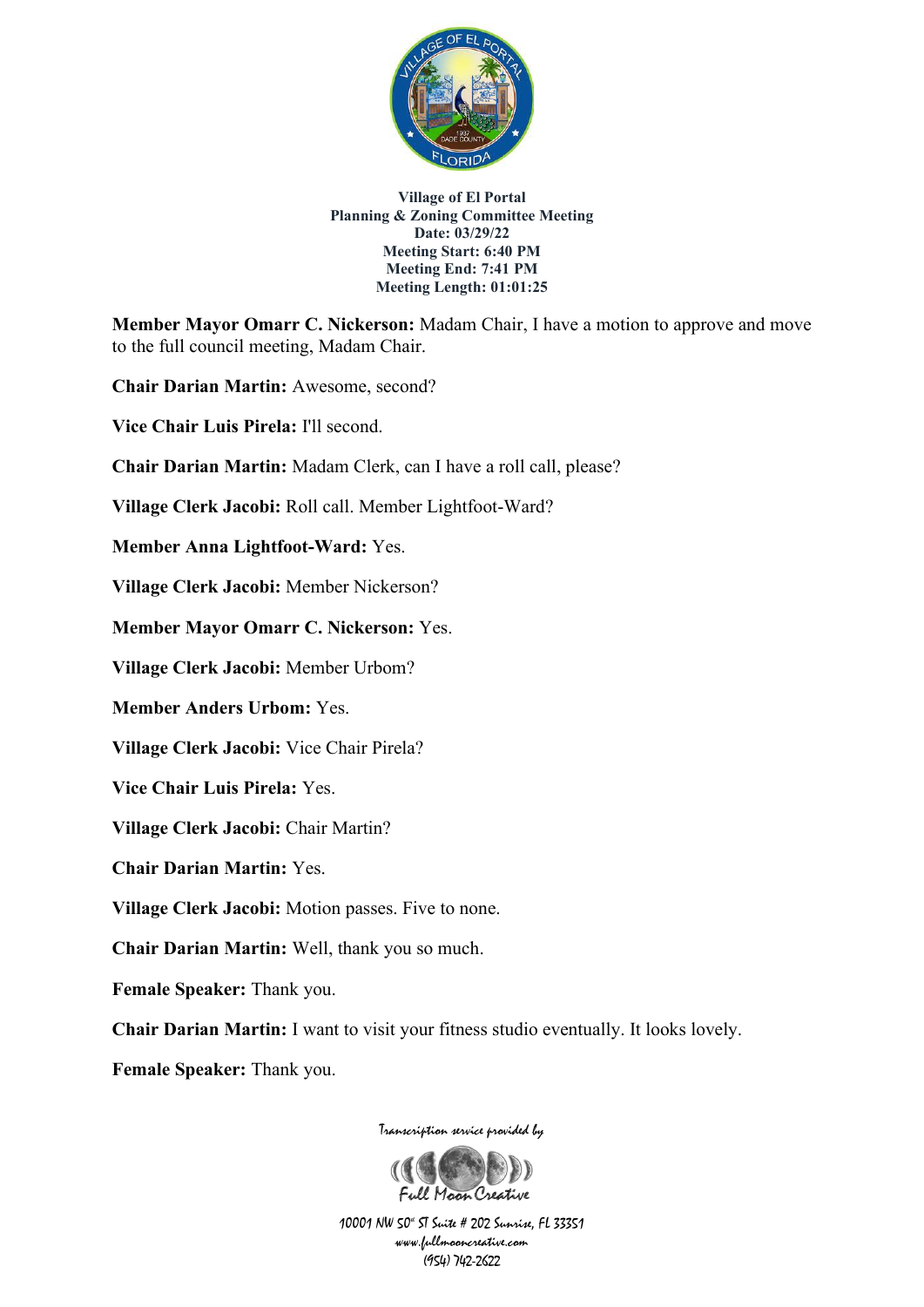

**Chair Darian Martin:** All right, we'll move on to item G3. Change of use for 190, North East, 90th Street. Can I have the applicant come up, please? Would also love staff to give us a briefing on this. I think we all know that it is currently a multi-family, I think five or six units.

**Camilla:** Six units, yes.

**Chair Darian Martin:** Six units. The applicant is seeking to convert this into an inn, so Camilla, could you just give us some background?

**Camilla:** Yes. This application, as you just mentioned, is an existing six-unit, one-story building, which currently counts on the parking within the village right away to satisfy requirements and the applicant will continue to do so. Because it's a lodging use, it requires half a space for every two units and there are five parking spaces, which is sufficient to fulfill the-- there's one additional space to fulfill the requirement, and the use is permitted by right in Zone 4, which is 2nd Avenue and so we can support this change of use request.

**Chair Darian Martin:** This change of use, is it only supported because they can do this by right? When we think about where we see the village going, do we see or do we desire to have a string of inns popping up? Does that conform with what the charrette says and what our plans are for growth?

**Camilla:** The charrette calls for 2nd Avenue to be a commercial mixed-use main street and it does permit lodging uses with, at most, 12 lodging units of this use to be permitted in this quarter. In that regard, in a sense, that it's-

**Chair Darian Martin:** It's permitted.

**Camilla:** -permitted and it's consistent with the commercial vision for this street, yes, but if the applicant would like to add more of your intent with the inn, it would help clarify the use.

**Male Speaker 2:** Yes. The reason we actually purchased this building is we had that vision in mind, to turn it into an inn and have some potential corporate housing and we're actually in the process of making it a lot nicer at the moment.

**Chair Darian Martin:** Wait. I drove past today. I saw that there's a lot of work.

**Male Speaker 2:** Did you see the roof? [chuckles]

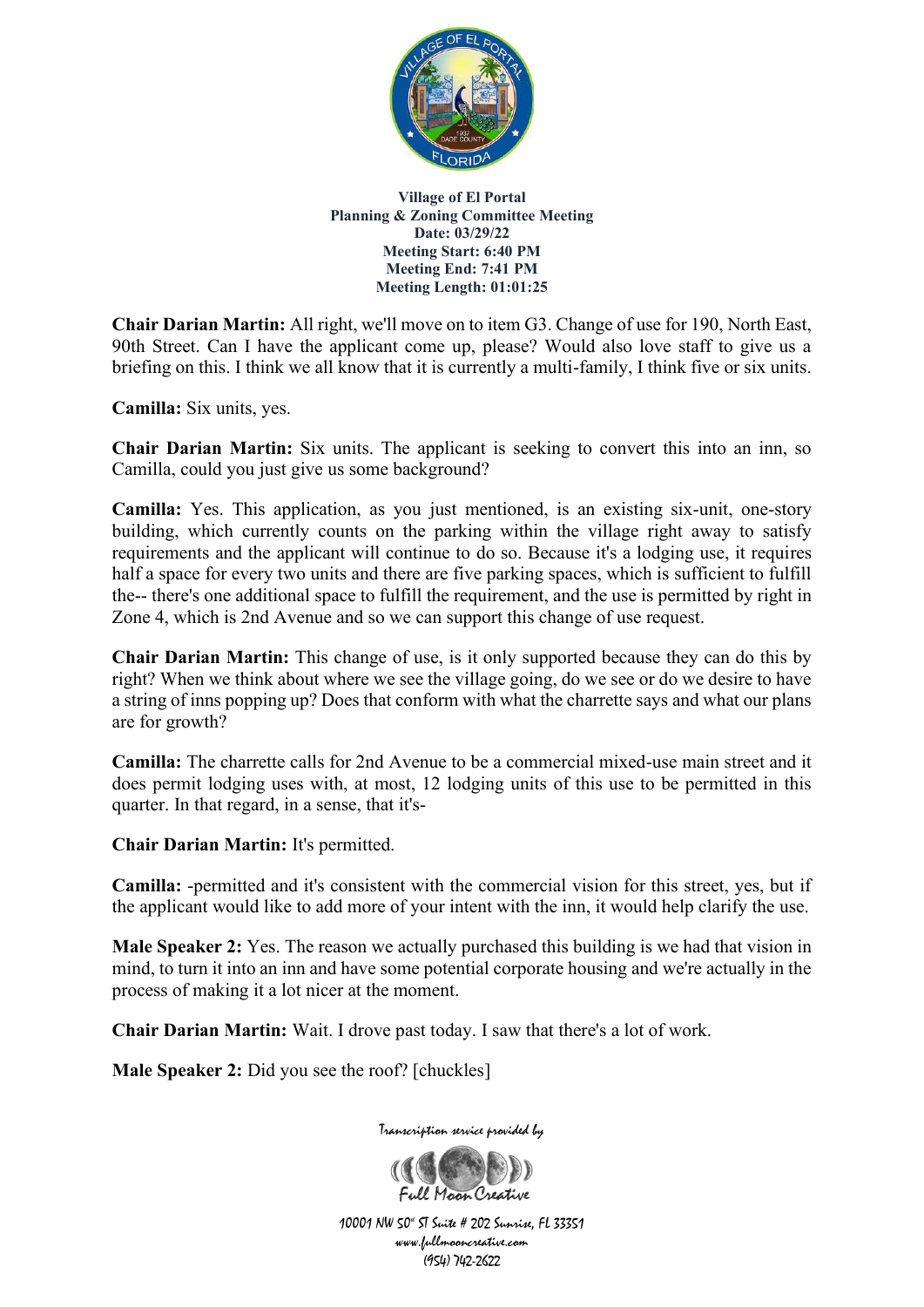

**Chair Darian Martin:** There's a lot of work happening. Do you have any renderings of exactly what it is that you think this might look like at the end?

**Male Speaker 2:** I do on my phone. I did not print those out if that's something that you want to see.

**Chair Darian Martin:** Okay. I'll give you a minute. I'll open it up to public hearing if anybody else wants to speak on this item. Hearing none, I'll go ahead and close public hearing, open the conversation up to the council members and village staff. Does anyone else have any input on this?

**Member Mayor Omarr C. Nickerson:** Madam Chair, if I may?

**Chair Darian Martin:** Sure.

**Member Mayor Omarr C. Nickerson:** Yes, I was thinking I'm on the same line as you, Madam Chair, because I do want our Northeast 2nd, just like I want our annexation area on the Biscayne Corridor, I do want those areas-- they're our business corridor, so I do want businesses to be in there and to flourish. I would like to see renderings of how it's going to look because I do remember a long time ago, many years ago-- The cottages are beautiful. In El Portal on Northeast 2nd, it's probably our most beautiful property, but I do want to see that that property is also going to upgrade its look if we're going to do this.

**Male Speaker 2:** In a big way, in a big way.

**Member Mayor Omarr C. Nickerson:** Yes. If we're going to do that, I do want to see that it's going to upgrade its look on Northeast 2nd, because I do want to make Northeast 2nd beautified and make it look better.

**Chair Darian Martin:** Okay. Does anyone else on the council have a comment?

**Member Anders Urbom:** Yes, just a comment. In light of what we're trying to do with shortterm rental ordinances, I would say that this is exciting and wonderful that there's a proper lodging entity coming into the village.

**Male Speaker 2:** Thank you.



10001 NW 50<sup>4</sup> ST Suite # 202 Sunrise, FL 33351 www.fullmooncreative.com (954) 742-2622

Full Maan Creative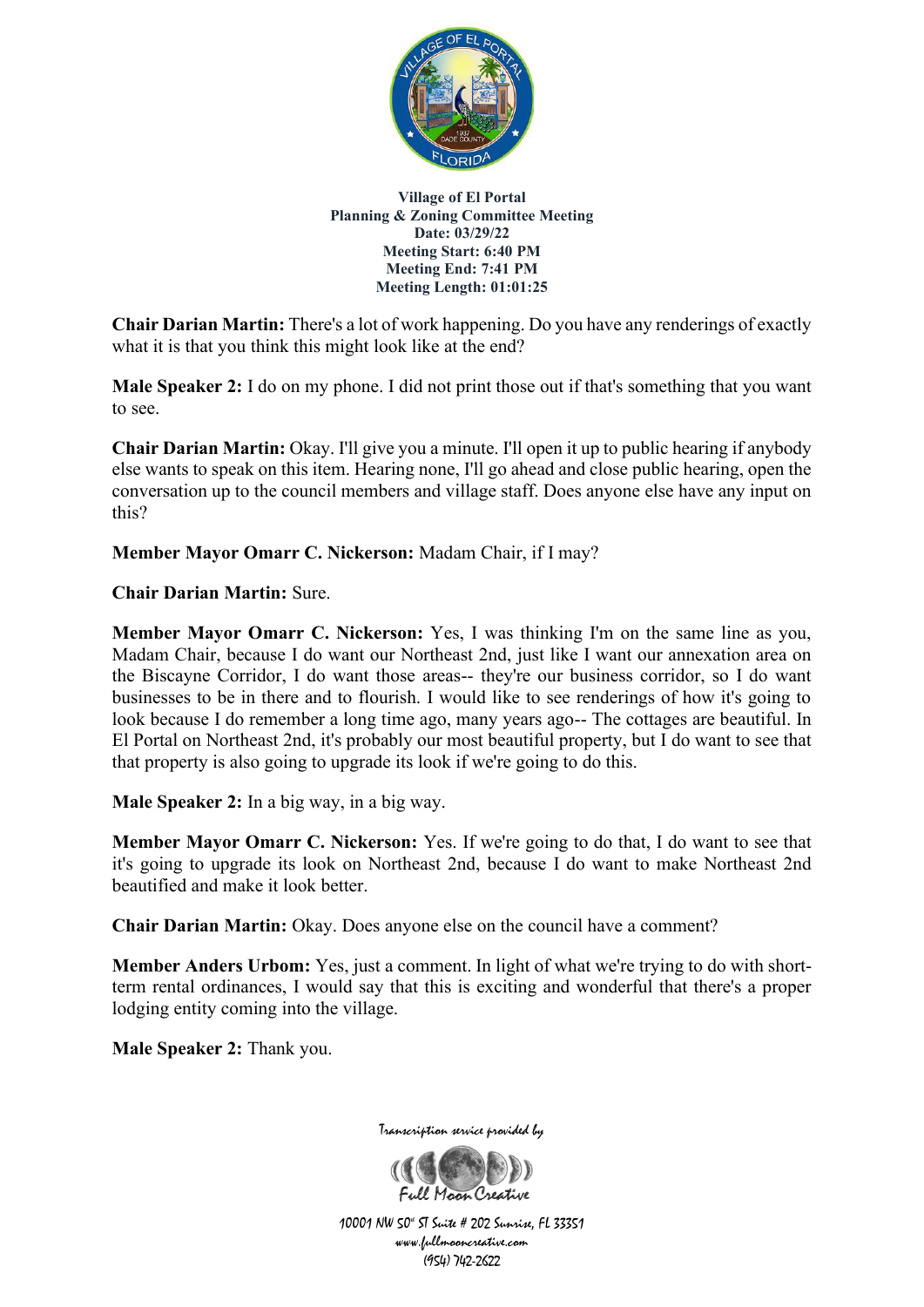

**Member Anders Urbom:** I think this is a great addition and exactly in the right direction for what we're trying to do in El Portal and I wish you luck in it. I think it's going to be great.

**Male Speaker 2:** Thank you.

**Chair Darian Martin:** Does anyone else have a comment? I don't know that I share your optimism about it. I really would love to see what the outside of this looks like.

**Male Speaker 2:** It's in there as well.

**Chair Darian Martin:** Okay. Maybe when it comes around, you could just show me because we all know that there's a wide scope variation of what inns look like. Even if we take a look along the Biscayne Corridor, you have some that have been renovated that look amazing and others that are not so amazing and I don't know whether or not that conforms with what I think in my mind when I look at that charrette about where the villagers want the village to go, so I have trepidations about that.

**Vice Chair Luis Pirela:** Yes, I also have comment about that because--

**Chair Darian Martin:** Go ahead Councilman Pirela.

**Vice Chair Luis Pirela:** I also have mixed feelings about it, because even though we're trying to entice people to come into the commercial corridor. What I see is, it doesn't really add to the village as far as residents enjoying the commercial aspect of Northeast 2nd Avenue and just because there's no shops, there's no bakeries or coffees and that's what I want to see come into that area and so the benefits are solely for the owner of the property.

Now the other concern I have is with the parking. I didn't see the plans there and also I don't see what you have in plans for because that parking area is actually not paved.

**Male Speaker 2:** Right, which we're willing to do, and this was actually on the--

**Vice Chair Luis Pirela:** I don't know if you know this, but based on our engineers and all of that, so it has to be a permeable material that goes in place instead of regular paving.

**Male Speaker 2:** Okay.

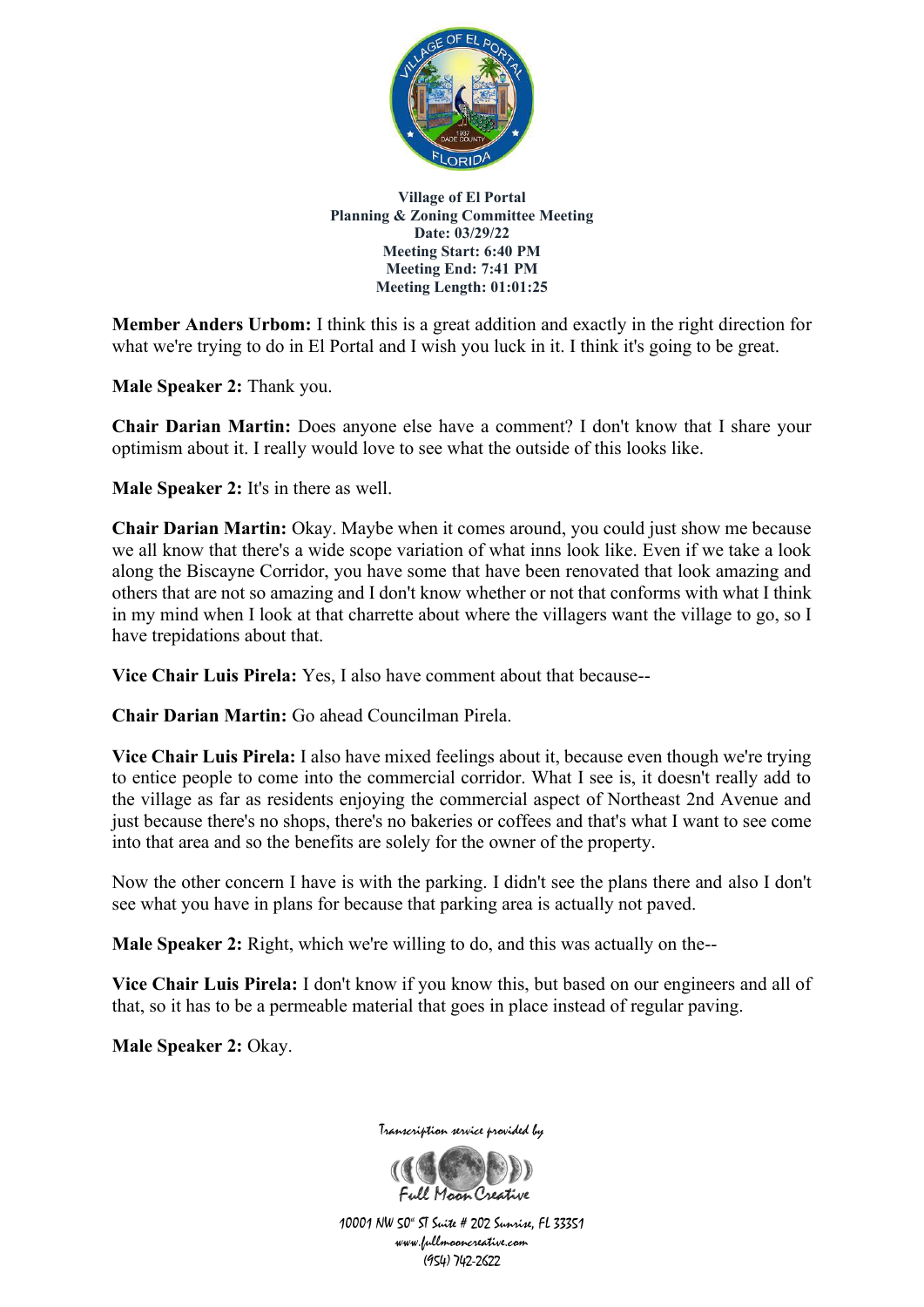

**Vice Chair Luis Pirela:** I don't know if it's something that Plusurbia will have to address with the applicant, but that's my concern. Like Vice Mayor Anders pointed out, what we're trying to do with Airbnbs or short-term rentals, this is kind of a good option, but I don't see an actual benefit to the commercial aspects of the residents or the village.

**Chair Darian Martin:** Vice Mayor Urbom.

**Member Anders Urbom:** I definitely appreciate what you're saying. However, I will say that if you have an established lodging business, there will be a demand for things like shops and places for them to be able to go and travel to on foot. While certainly those places we want for the direct benefit of the residents, a business like this can help subsidize essentially some of those local businesses like a coffee shop and things like that.

You might have a certain group of regulars and residents who attend all the time, but in a village as small as ours, even just a few people going on vacation could affect that business. The freebie is another aspect of a business like this would help the ridership on something like the freebie.

In addition to that, a crowd draws a crowd, so if you have guests at a lodging place like this using things like the nature trail or parks in the village, I do think that that would actually encourage residents to [snaps fingers]-- it kind of clicks, "Oh, there's people using the park. I should use the park, too." I actually think that there is a benefit to having a business like this, even on that corridor, because I do think that it will help with patronage and visibility of residents seeing the people are using those services, too, so I would say that.

**Male Speaker 2:** We will also be definitely marketing those businesses around us, such as the restaurants and coffee shops.

**Vice Chair Luis Pirela:** I'm sorry. You're planning to, of course, utilize all the units as bedrooms or to rent them, but there's no offices in place?

**Male Speaker 2:** No offices, right.

**Vice Chair Luis Pirela:** It's the same thing. If you're renting to a couple that's a little cuckoo, then there's nobody from the hotel or the inn that's actually in authority there that they can address the issue. It will have to be the village sending the police? You're not going to have a security in place?



Full Magn Creative 10001 NW 50<sup>\*</sup> ST Suite # 202 Sunrise, FL 33351 www.fullmooncreative.com (954) 742-2622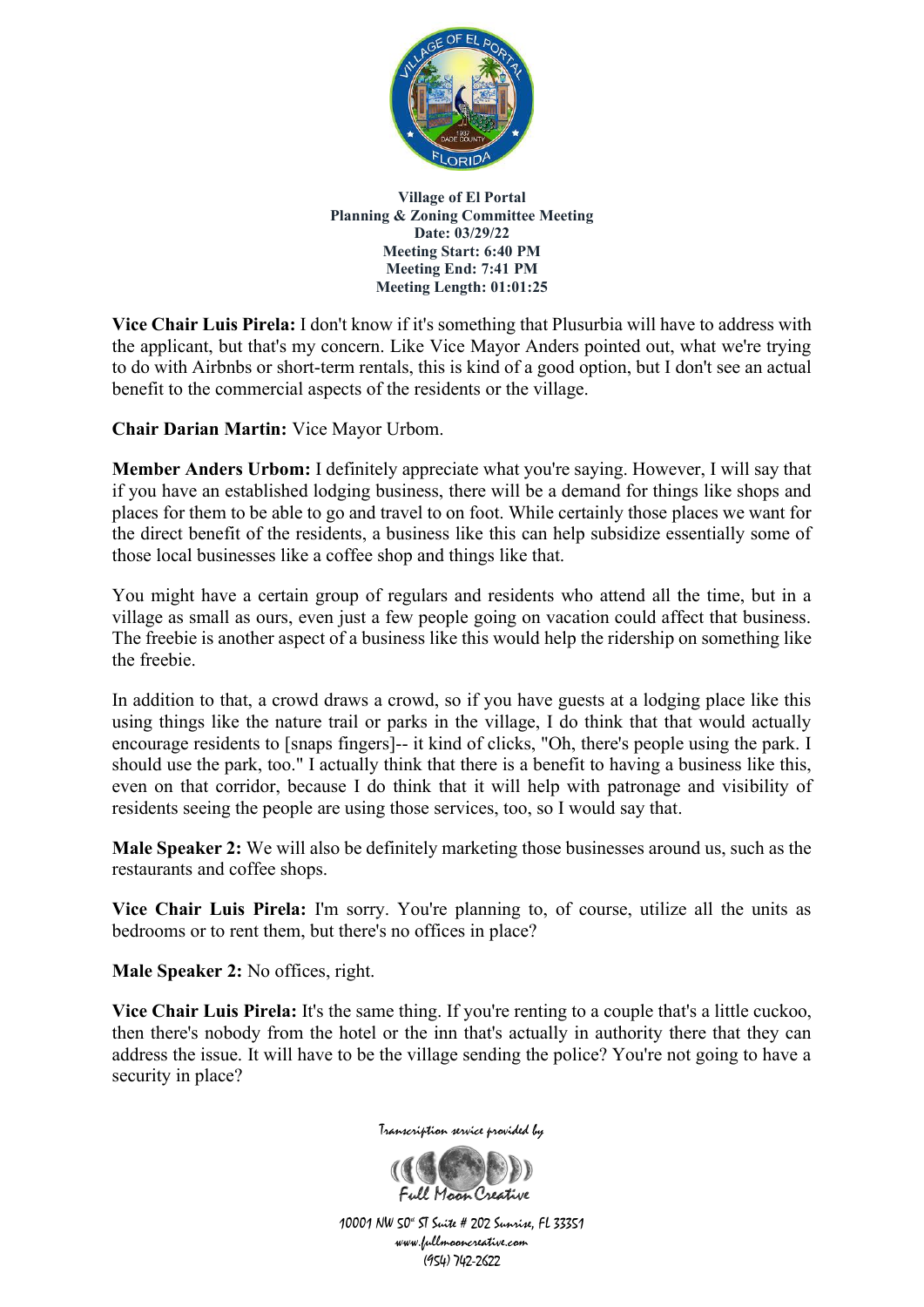

**Male Speaker 2:** We won't. However, my property manager is here and he would be taking care of that. We have noise monitors in each location, so if it goes above a certain decibel level, he's notified

of it and he notifies the guest, "If it continues, we've got to kick you out." We're not going to accept any, rowdy guests.

**Vice Chair Luis Pirela:** You're not going to have any type of security around? Not on any time of the day.

**Male Speaker 2:** Security cameras outside.

**Vice Chair Luis Pirela:** Only security but not security person or anything?

**Male Speaker 2:** Yes, correct.

**Vice Chair Luis Pirela:** Like a hotel wolf? Okay.

**Chair Darian Martin:** I see the economic development argument you're making, I think at this scale, it's hard to support that. I don't know if it's the driving--

**Male Speaker 2:** It's impossible.

**Chair Darian Martin:** Yes, I don't think the driving force on someone locating their coffee houses in these six units. I also want to make it clear to the residents that are out there, Camilla. Correct me if I'm wrong, and Attorney Geller as well. There's nothing we can do to stop them from using it as an inn because this is an allowed use?

**Camilla:** Correct?

**Chair Darian Martin:** Yes. By nature of it being zoned for multifamily.

**Camilla:** Yes, it's permitted by right.

**Chair Darian Martin:** Okay. I have a question for Attorney Geller. I noticed that in the report, I think the parking or the setback was one of the things that were not compliant, or not conforming?



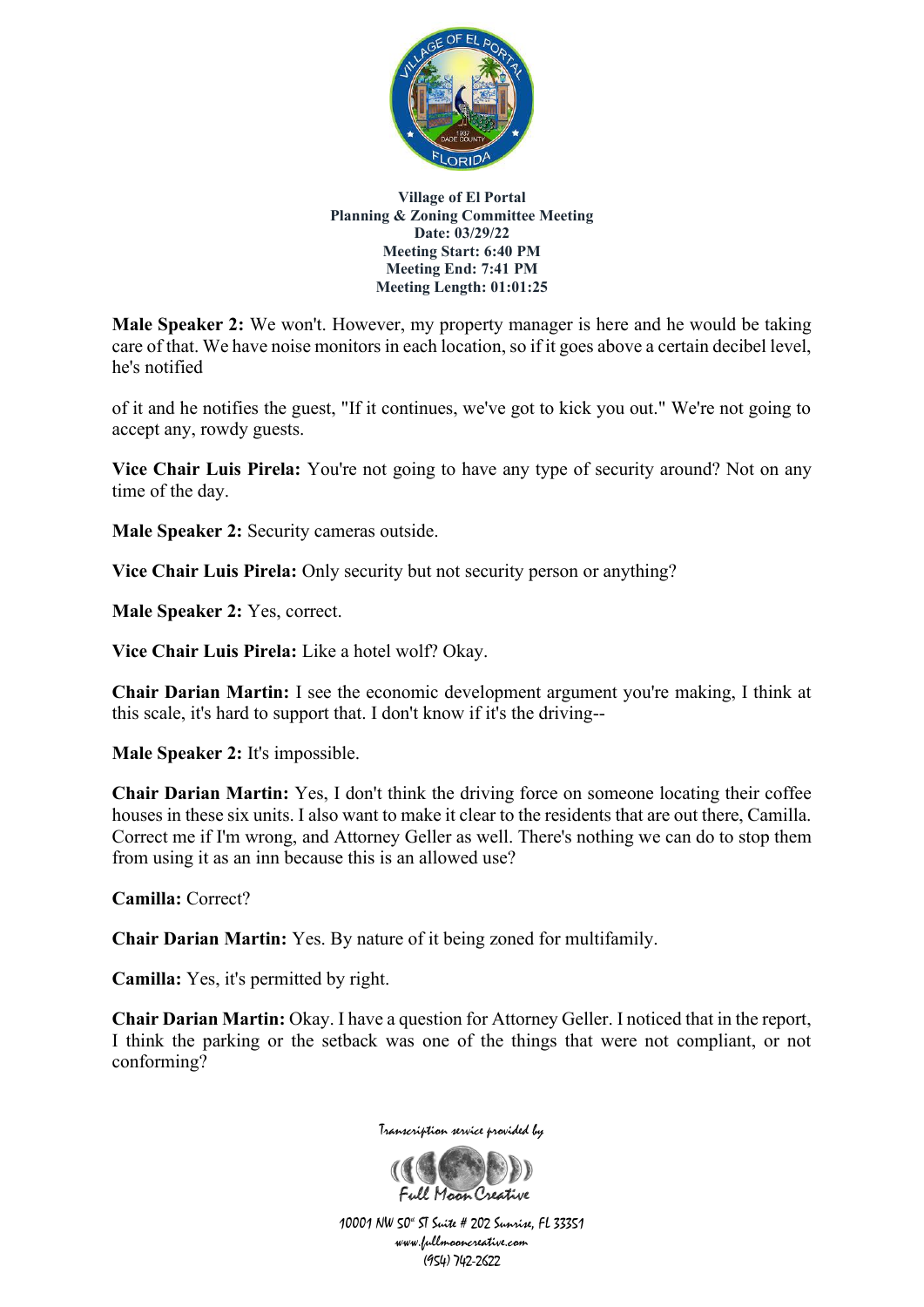

**Camilla:** Because it's existing?

**Chair Darian Martin:** Yes. Because existing. I was wondering, does the change of use impact that aspect. That when you're changing the use, do they now, that they are changing the use have to abide by that? I think it's a 20-foot setback?

**Camilla:** 20-foot setback?

**Chair Darian Martin:** Yes.

**Camilla:** Generally, if there is a change to the structure, you would have to abide by or come closer in compliance to the code.

**Chair Darian Martin:** Not a change of use?

**Camilla:** Not a change of use, because the building's existing and they used to be-- will be converted within the existing structure. As far as we understand, you will not be altering the structure itself. For this change.

**Chair Darian Martin:** Attorney Geller, that's correct?

**Village Attorney Joseph Geller:** It would seem to me, and again, I didn't prepare the staff report. It would seem to me that if the change of use implicates different regulations, for instance, if there is a different parking requirement, because of the use, then that would have to be complied with. Now, if there is no alteration to the structure, and the other requirements are the same, that's not a problem.

If for instance, it was just moving from like a single-family residence to a multi-family, and because of that, it was requiring more parking then yes, you would have to comply with that. I don't see from what's in front of me that there is a change in that. If there's not, that's fine. If the more intensive parking or anything like that--

**Chair Darian Martin:** It was the rear setback. There needs to be a rear setback of a minimum of 20 feet.

**Village Attorney Joseph Geller:** The rear setback, I don't see why that's-- I don't understand why that would be impacted by a change of use. The setback should be the same regardless of the use. Anytime there is a change, if the new use has different requirements, then the

Transcription service provided by

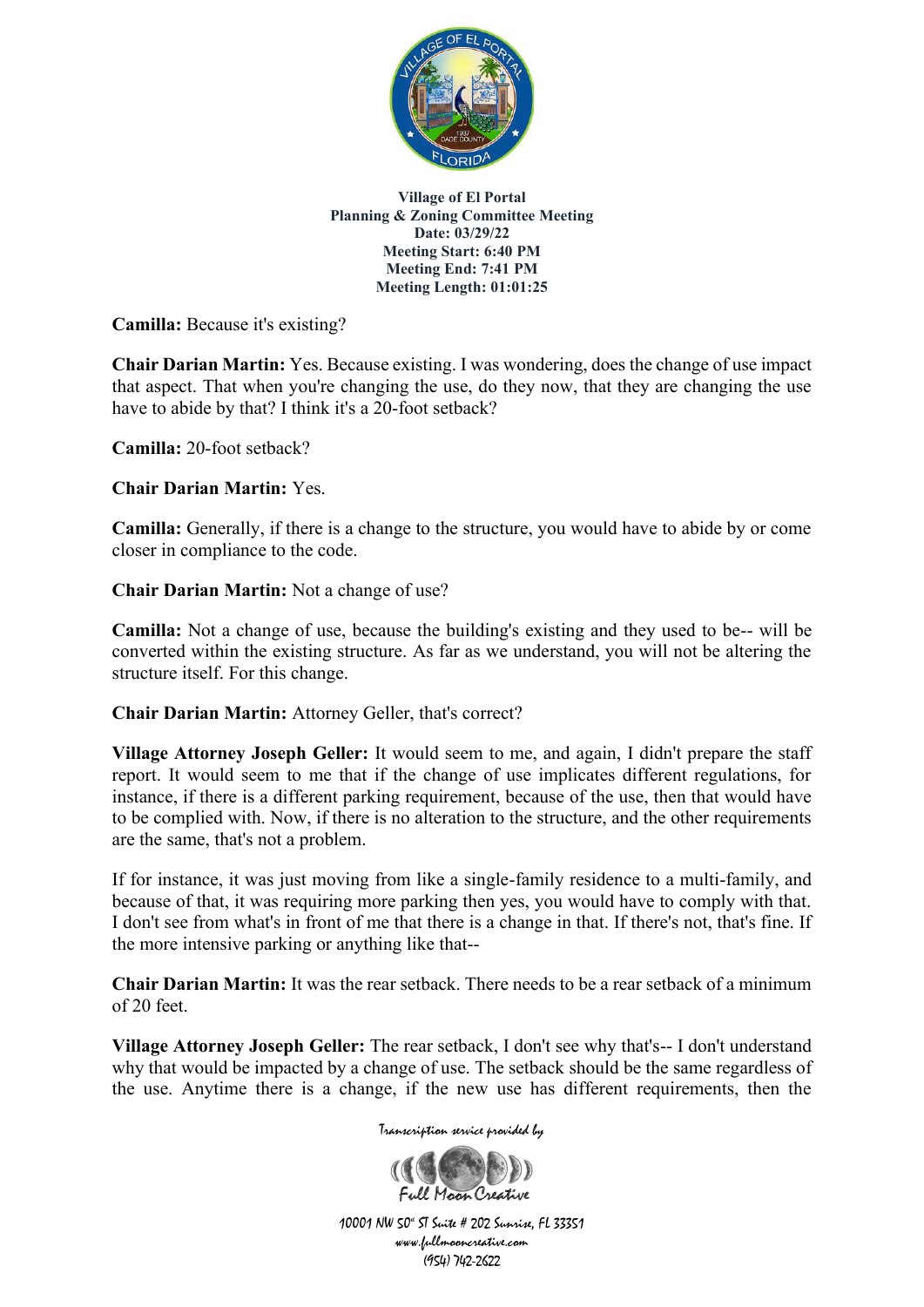

requirements associated with the new use would have to be met. I'll look to our planning consultant, is there a difference in the rear setback, based on the use that's being changed? I don't know why there would be but is there?

**Camilla:** Just based on the zoning district or the zoning transect? There's a different setback for zone four, but this building was there before adopting the new code? That's the issue here.

**Village Attorney Joseph Geller:** Again let me say that, depending on the purpose that's associated with it, if the new use is more intensive, whether or not the old was grandfathered in before we adopted the new zoning code. If it's a change of use, and there is a different requirement for the new use, I don't know that the grandfathering would necessarily apply. It is something I probably have to do a little more research on.

**Chair Darian Martin:** That is super helpful to know because there are I think three or four items that I just really want personally, to wrap my head around exactly. When I hear the inn, what is going to be used as the frequency that you expect of your residents or reservations to come out and whether or not those things are actually impacted. I think I would need more time to get some more information from Camilla and from Attorney Geller on those points, but I'll let my colleagues.

**Village Attorney Joseph Geller:** Let me just say, chairperson that, again, I don't see why a rear setback would have a different need because of a change in the use. Something like parking. If there's an increase in the requirement for parking because of a change in the use, I would think, again, without subject to doing some specific research on not just the change that we've made. It would seem that in deciding whether to allow a change of use, compliance with the regulations that apply to the new use is something that the Council could seek to have done. I hope that's an answer to your question.

**Chair Darian Martin:** No. That's definitely an answer to my question.

**Male Speaker 2:** Can I ask a question?

**Chair Darian Martin:** For sure you can.

**Male Speaker 2:** It's not like there's going to be more people in that building than There currently are. The parking right now, people are parking right in front of the building. The only



Full Maan Creative 10001 NW 50<sup>4</sup> ST Suite # 202 Sunrise, FL 33351 www.fullmooncreative.com (954) 742-2622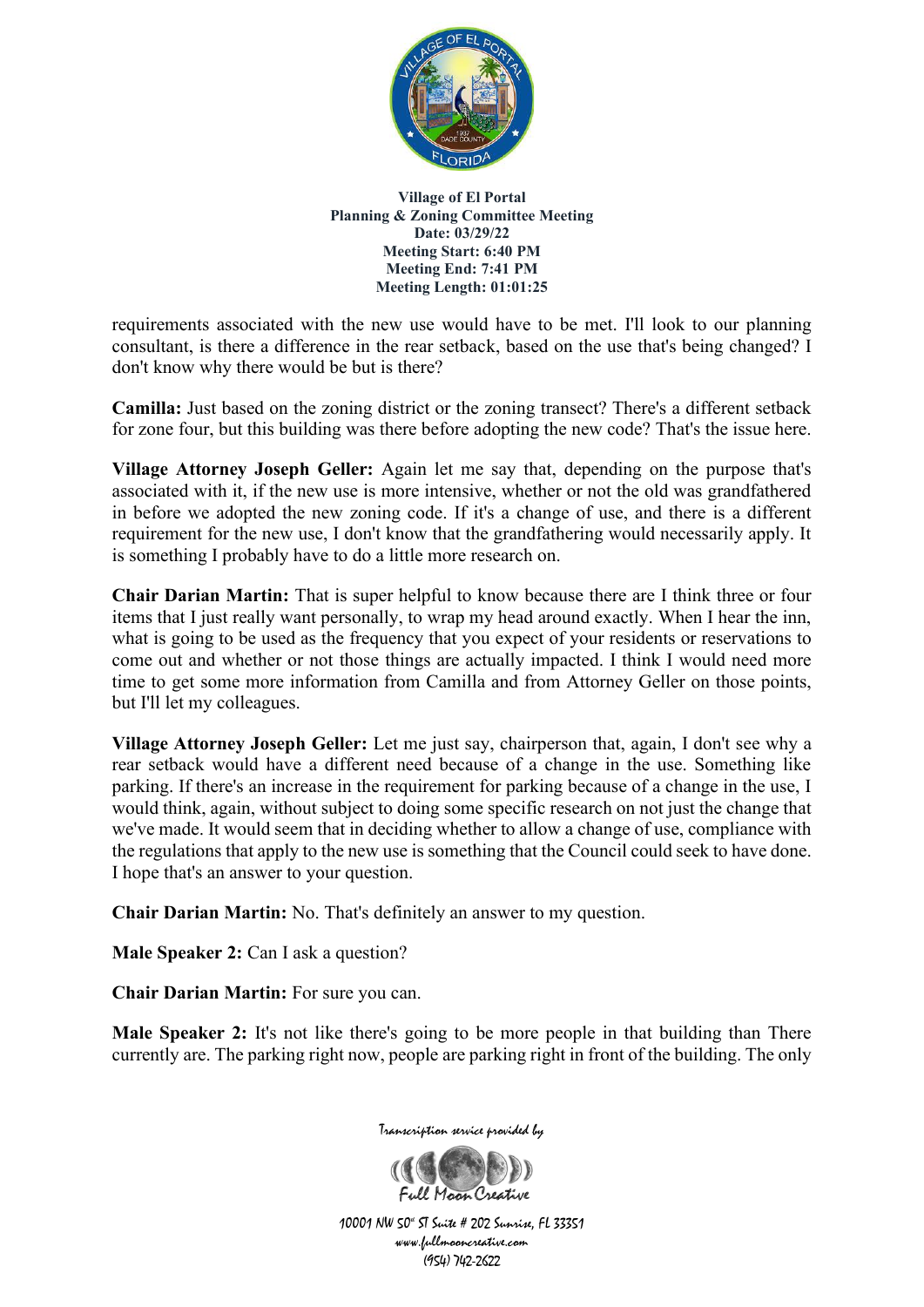

thing we've asked to do differently is to pave it or use whatever material you mentioned before. I'm not sure what it is, but we'll do it.

**Member Anders Urbom:** For the purposes of flood mitigation so that water can drain. If it's just asphalt or just concrete, there's nowhere for the water to drain. Permeable materials that allow the water to drain is what we're talking about.

**Male Speaker 2:** Got you. What I'm asking is related to the number of parking spaces, meaning right now, I think you can park more cars there than if you pave it and mark them the way that we're or that the city requires. It's not like we're really changing the number of people that can park there, it's just that we're actually marking it as a prerequisite to be able to--

**Chair Darian Martin:** I definitely understand. I understand what you're saying. To me, it's not just about the parking, it's the transiency. It's how often you're going to have new people coming in and out, whether or not the persons that live next door or around this area, I guess it will be a personal preference of mine to live next to a multi-family unit that was rented to six people for a long period of time, instead of those residents changing very frequently.

I think we might run into the same issue that we've seen with Airbnbs in the village, and I just really want to make a thoughtful decision. I don't think what you're doing is a negative thing. I just want to make sure that I appreciate all of the negatives and the positives. I make a thoughtful decision as to whether or not those positives definitely outweigh the negatives.

This is not saying that what you're doing is a bad thing, I just want to get it. I just want to understand it and make sure that I'm entering my voice and my vote in a way that settles right with me. Right. This is just the fact-finding process. With that being said, I'll open it up to Mayor Nickerson, I know that you had a comment.

**Member Mayor Omarr C. Nickerson:** Thank you very much, Madam Chair. I appreciate that. A few minutes ago, Clerk Jacobi came up to me. She said, "Mayor, Isn't this change to you--?" She said, "Isn't it that we have to have two hearings for this?" I said, "No. I think you're right." I went back and I pulled up our last change of use. That was a change in use in the business district. That was when the school was going to come into the sanctuary. Right here in that document, this is from May 2020. It says, approval of disagreement at two public hearings.



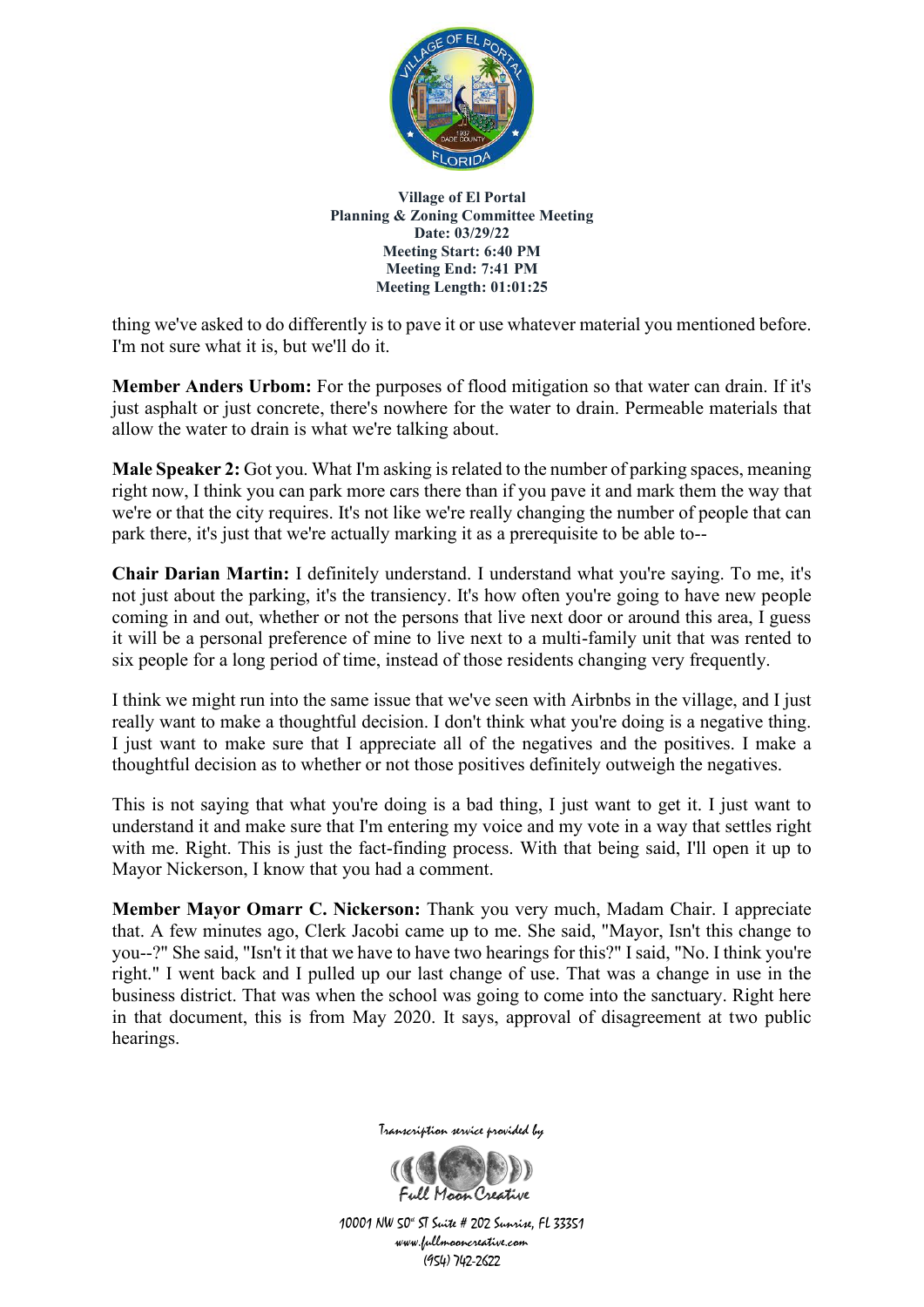

The difference is that everything that we did before like all the homes that we did, it was this hearing, which is a committee, and then we moved it to the full Council. This needs two public hearings at minimum at this committee level. Even if it passes today, it would need to come to the next committee planning zoning meeting and pass there then go to a full council meeting after that. If it doesn't pass there, then it has to go to the next two Planning and Zoning Committee meetings whenever they take place and then a council meeting after that, Madam Chair.

**Chair Darian Martin:** Thank you so much for that.

**Chair Darian Martin:** Just so that we know how long or short of a process this is. I appreciate that context, Mayor Nickerson. With that being said, does anyone else on the council have a comment? Go ahead, Vice Mayor Urbom.

**Member Anders Urbom:** On the issue of the setback, five feet is a setback. Is that correct?

**Camilla:** Existing.

**Male Speaker 2:** Right now, yes.

**Member Anders Urbom:** I mean current code. Current code says--

**Camilla:** Oh, no. 20, because the current code for Second Avenue, it calls for a building on the front and then parking in the rear to accommodate the usually large parking [crosstalk].

**Member Anders Urbom:** I was on the wrong reference [crosstalk].

**Camilla:** This building also faces north. If this were a completely new building, it would be ideal to engage Second Avenue. This is an existing building that is facing the north.

**Vice Chair Luis Pirela:** It's a residential area building.

**Camilla:** Exactly, it's a residential building.

**Member Anders Urbom:** I have one question for you would be, at any point in looking at the property to purchase and then purchasing and then with the plan you have in mind, at any point, do you believe that you would be going up in terms of addition building up?



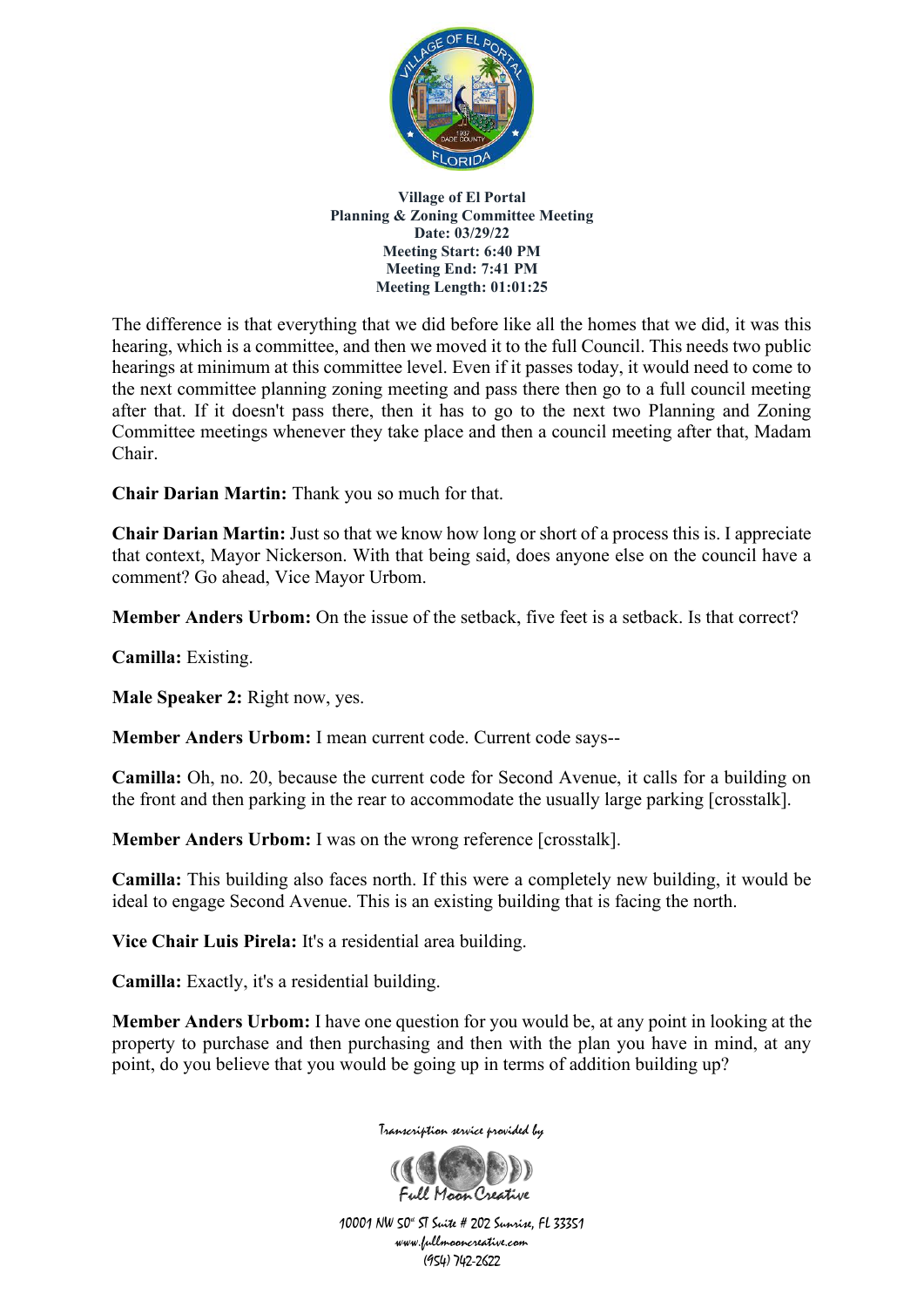

**Male Speaker 2:** I would love to, but it's obviously not something that we can do right now--

**Member Anders Urbom:** In terms of cost and things like that.

**Male Speaker 2:** Yes.

**Member Anders Urbom:** Also keep in mind that if or when that did happen in the future, additionally, that would be another trigger for bringing any grandfathered situations up to compliance with current [crosstalk].

**Male Speaker 2:** That would be a trigger, meaning I would have to [crosstalk]—

**Member Anders Urbom:** Yes, all your grandfathers would expire at that point. Just keep that in mind as well.

**Male Speaker 2:** Basically, we'd have to tear down the entire building and start over.

**Member Anders Urbom:** It's at least 20 feet of it.

**Camilla:** If I may Councilperson Martin.

**Chair Darian Martin:** Sure.

**Camilla:** This use is permitted by right, which is different than the special exception uses that do require additional hearings, because they're not permitted by right, and so that's why this is different in that regard. Also, you had mentioned that you will not be altering the existing structure. And so essentially, the change that you are going to make is what has been submitted now. If there are additional changes this definitely needs to be-- any intent beyond the parking area to enhance and beautify the site is encouraged, and that can be addressed further and reviewed further.

**Male Speaker 2:** Of course.

**Chair Darian Martin:** I think that is the takeaway of what I want everybody to know that this is a use by right that's included in our definition of what is allowed in Zone four, multifamily. I also think that we should think about what we allow in Zone four, as far as what we see this corridor becoming, and whether or not this falls in line with that vision. Does anyone else have a comment about this or a motion on this item? Vice Mayor Urbom?

Transcription service provided by

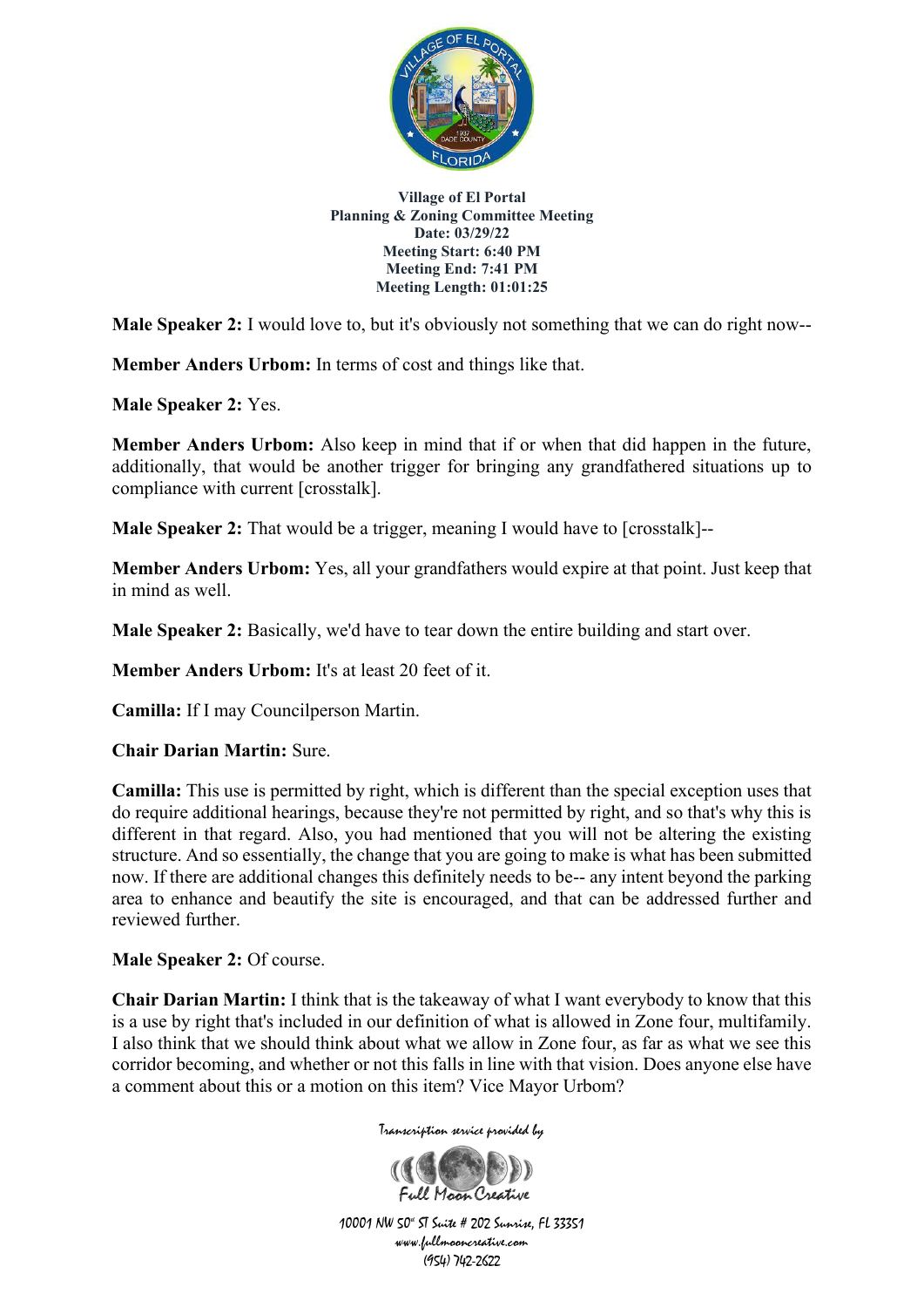

**Member Anders Urbom:** One last thing. In the keys, you have a lot of boutique hotels that are high-end to the luxury end of things that really-- I'm trying to think of an example of where I see lodging as small as this and the keys is what comes to mind. I would just let the council know that I do think that a lodging business like this in a small scale does have a potential to elevate the Northeast Second Corridor and an upward tower. That's my last comment, I promise.

**Chair Darian Martin:** I will also say to that that the key route is a tourist destination and El Portal is a bedroom community. It's people single-family houses, multifamily, long term like rentals. There's just something different about that. I just want us to be thoughtful about how expansive that definition is of multifamily. We definitely know high-end inns, but we know the converse of that.

We know what enns look like that are dilapidated and used for purposes that you don't want in your communities. We need to think about both ends, and I'm sure from the renderings that you show, it looks snazzy, it looks great. Just want to make sure that it continues to look like that and we think about whether or not we want to see a ton of enns popping up along that corridor.

**Vice Chair Luis Pirela:** I was going to just say that because next to that property, you have another three buildings that are exactly like that.

**Chair Darian Martin:** Exactly.

**Vice Chair Luis Pirela:** It's not suitable for lodging. There's one across the street with 14 units that just came up to the market for \$1.7 million. It has 14 units.

**Chair Darian Martin:** I don't want it to be keys.

**Vice Chair Luis Pirela:** I don't want to see that in Northeast Second.

**Chair Darian Martin:** With that being said, does anyone else have a comment, or would anyone like to move for the approval of the staff suggestions, so we can move this along to the next meeting?

**Member Mayor Omarr C. Nickerson:** Madam Chair, if I may.

**Chair Darian Martin:** Sure.



Transcription service provided by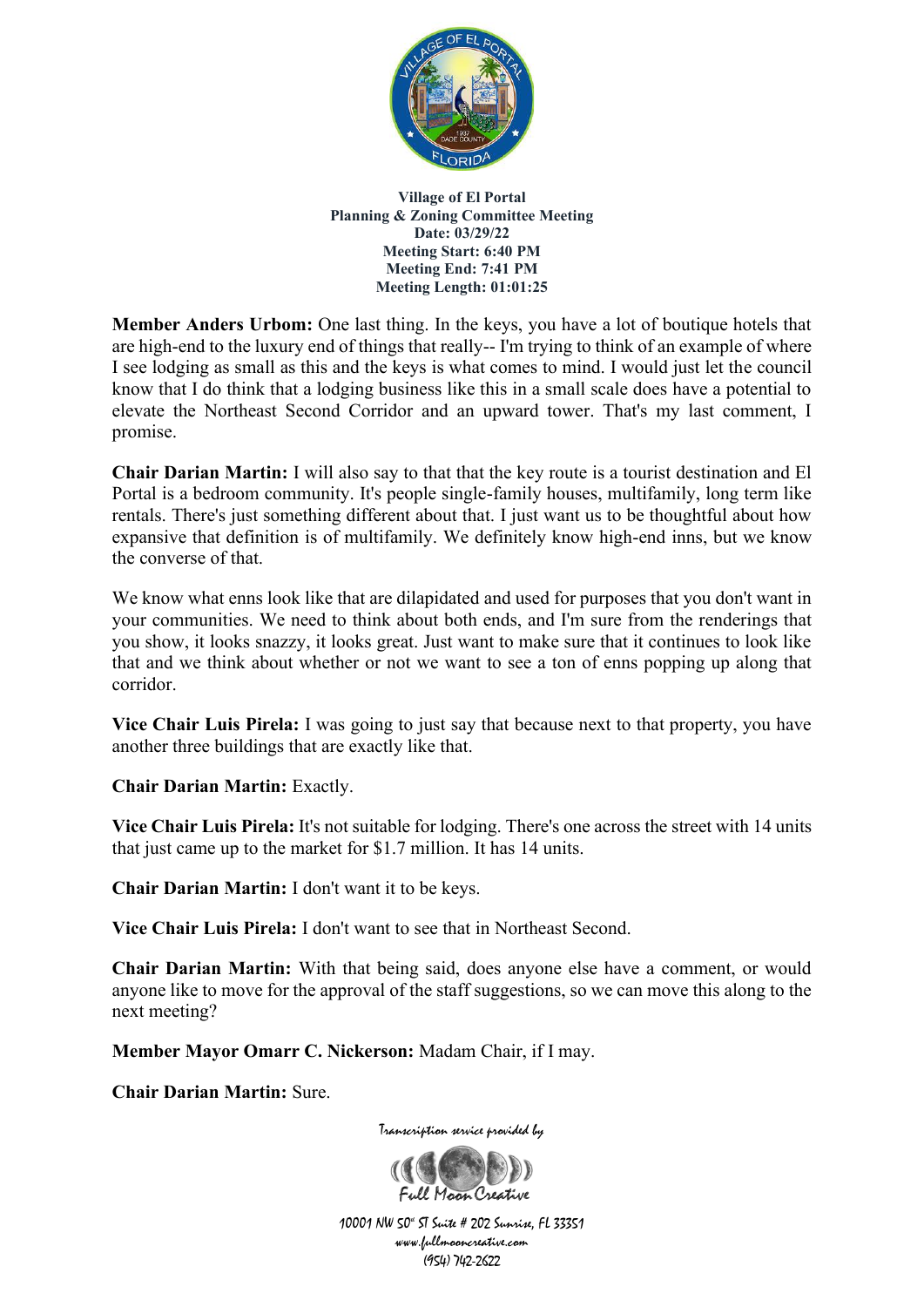

**Member Mayor Omarr C. Nickerson:** Where we're at right now, they're due to an approval by right. The first question we have to ask ourselves is, and this might be something for attorney Geller, even if we're not comfortable with this, if they're rightfully due for an approval--

**Chair Darian Martin:** No, I think they have to get it.

**Member Mayor Omarr C. Nickerson:** Yes, I'm saying but we're not comfortable with it, then for it to even come before us is merely a discussion, in a sense, because if they're rightfully due for an approval, then we must approve. I still would like to stick to change of use, should deserve two hearings prior to moving to a full council.

**Chair Darian Martin:** Sure.

**Member Mayor Omarr C. Nickerson:** If they're due for right to approval, I don't know-- Madam Chair.

**Chair Darian Martin:** I think that this also highlights an issue though, do we want to look at that multifamily definition-

**Member Mayor Omarr C. Nickerson:** That was going to be my second point.

**Chair Darian Martin:** -to preempt these keys in the village? Do we want that and if not, then we probably need to look at that. Attorney Geller, if you can give us more direction, I am not the attorney for the village, so I can't speak as to them being afforded this change of use by right. I'll let Attorney Geller speak to that.

**Village Attorney Joseph Geller:** I'll certainly look to our zoning consultants as well. As a general rule, unless there's something here that's unusual, a special exception, which this is a special exception and those are not typically by right. A special exception, unless there's something else at play, is discretionary with the village, and it's not a use that is allowed as of right, it's a use that's allowed if the village council, in its discretion sees fit to grant it. Is that what we're talking about here?

**Camilla:** Yes, we need to clarify because like you said, there's two things at play here. The use is permitted by right based on the Article Three Uses Table in the form-based code. However, recently we approved an application to modify how all the applications requiring

Transcription service provided by

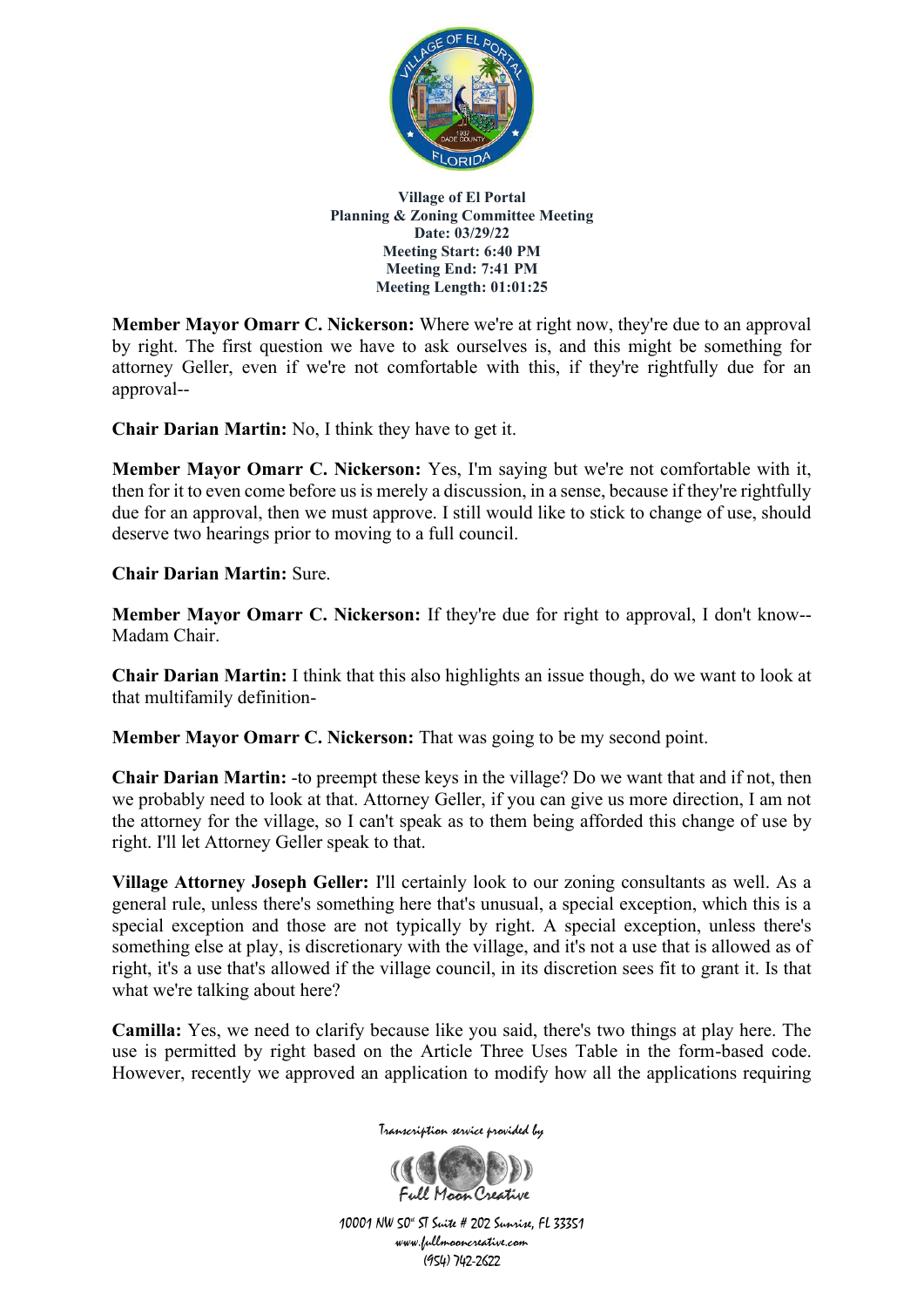

council approval were processed in the village. That is what specified that any change of use. We can share this application, it's actually up in the village website, which is what every applicant uses when they need an extensive zoning review.

It can just be a quick site improvement, new uses or changes of use are to be processed as special exceptions. Which is why, even if in Article Three Uses Table, an inn is permitted by right. These applications that are changing the use within Second Avenue and East of the tracks in zone five, they will come before the council and will require approval after planning and zoning and the council hearing, and an opportunity to appeal should there be denial in the council meeting.

**Village Attorney Joseph Geller:** The other thing I want to clarify besides the fact that this is- - The application itself says it's a special exception. You really have three options not two. Yes, you can vote to approve, which would pass it to the next reading. You still have the right at that reading to deny. If you vote to approve, it passes it to a second reading as a change of use based on what I've heard here, or you could vote to deny but you do have a third option which is to defer.

You could defer it until the next planning and zoning meeting if you feel there's an unreadiness. I can tell you people that want to develop don't love deferrals because you come in, you want to make your investment, you want to either know that you can move ahead with it or know that you can't if that's possible. While that is a valid consideration for the developer who wants to invest in your village, you have not two, you have three options. Again, if there's an unreadiness, you have the right to move to defer the action until your next meeting. I'll be happy to answer other questions, but I just wanted to be clear. Those are your range of options and it is a special exception and that implies that there is a certain degree of discretion which you get to apply.

**Chair Darian Martin:** Good to know. With that being said-- Oh, Vice Mayor Urbom?

**Member Anders Urbom:** Do we still have a lasting question regarding whether or not the existing setback is allowable? Are we saying that is--

**Chair Darian Martin:** I think that can be answered by Camilla sometime within this meeting or the next one.

**Village Attorney Joseph Geller: [unintelligible 00:40:51]**

Transcription service provided by

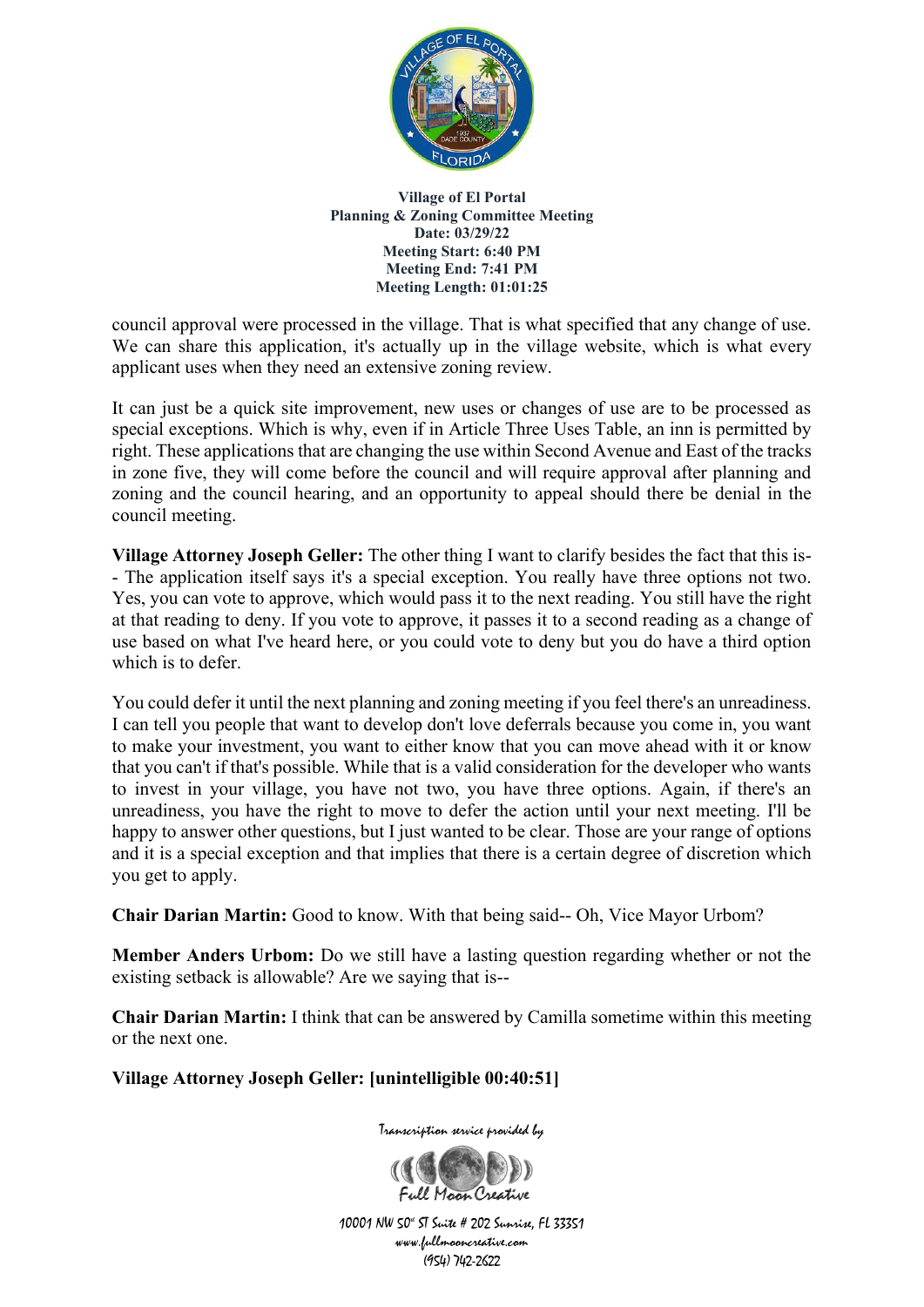

**Chair Darian Martin:** I believe that Camilla was going to give us some definitive information between this meeting and the next one.

**Vice Chair Luis Pirela:** I guess grandfathered in **[unintelligible 00:41:02]**

**Camilla:** Yes, sorry. Yes, just the structure isn't changing and so the setback-- This is why the setback and the frontage on 2nd Avenue, we require a certain percentage of the frontage to be storefront or to address, especially if you're facing 2nd Avenue because you're not altering the structure in any way, it's grandfathered. However, as Attorney Gellar said, the parking requirements, they comply but since they're changing the site and the use, those are the elements of the code that we need to come into compliance with this change.

**Chair Darian Martin:** Okay. All right, with that being said, does anyone have a motion that they want to put out there? Anyone?

**Member Anders Urbom:** I'll move to advance this to the second hearing.

**Chair Darian Martin:** You're moving to accept staff's recommendation?

**Member Anders Urbom: That's correct.** 

**Chair Darian Martin:** Okay. Do I have a second on that? [silence] All right. I guess the motion fails because there's no second. Okay, all right. I'll go ahead to move to not accept staff's recommendation and deny the motion. Do I have a second? Deny the application. Do I have a second?

**Member Anna Lightfoot-Ward:** You don't have to do anything because there's no session. It's already there.

**Chair Darian Martin:** No, this is the new one.

**Member Anna Lightfoot-Ward:** You don't have to do anything. You didn't get a second so it's already dead.

**Chair Darian Martin:** The second was to approve to accept staff recommendation for approval, Vice Mayor Urbom's.

**Village Attorney Joseph Geller:** I'm sorry. Did you get a second for that?

Transcription service provided by

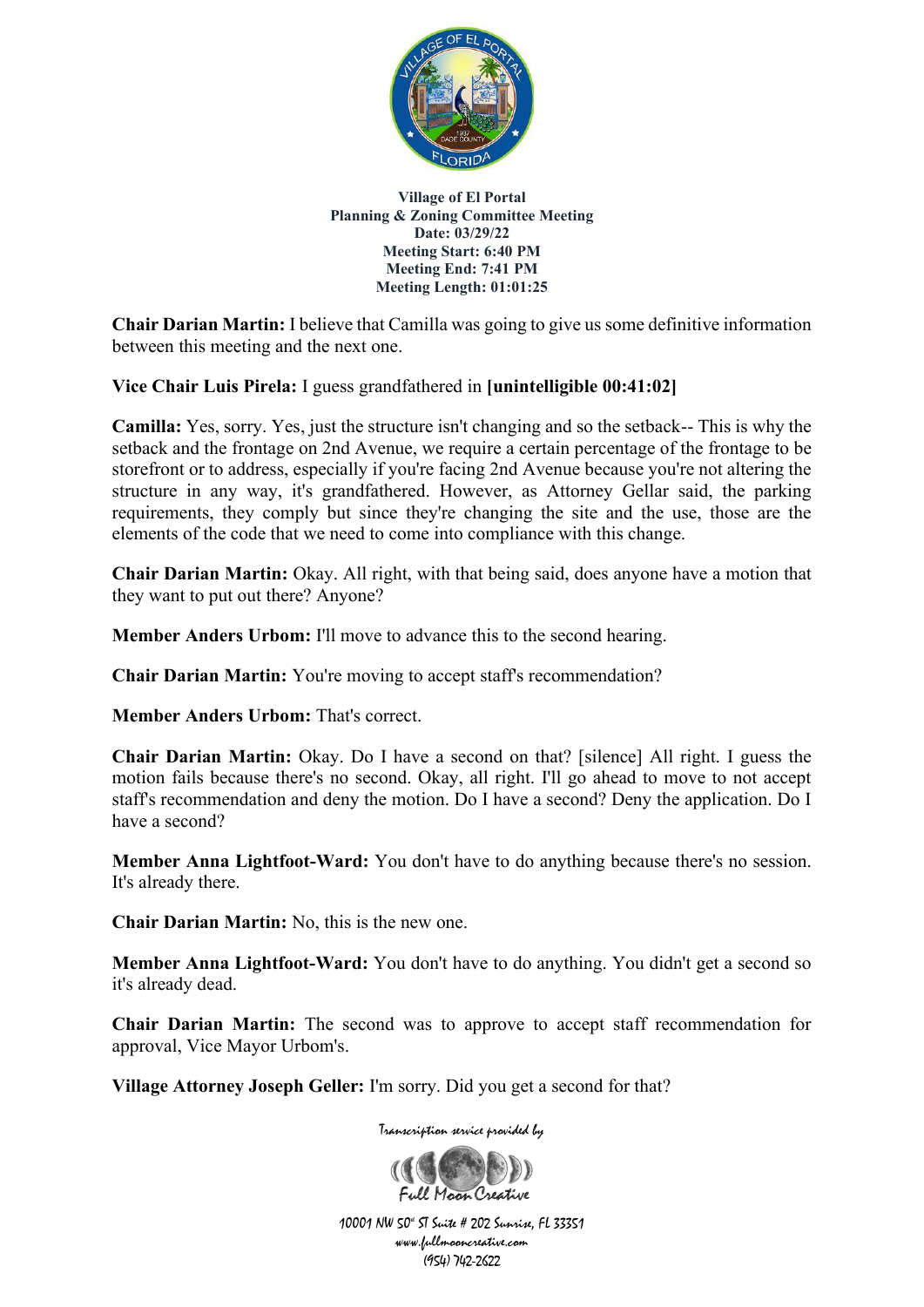

**Member Anna Lightfoot-Ward:** No, she did not.

**Chair Darian Martin:** Both of them didn't--?

**Village Attorney Joseph Geller:** Then you have the **[unintelligible 00:43:13]**

**Chair Darian Martin:** Defer it? Okay.

**Member Mayor Omarr C. Nickerson:** Madam Chair, may I make a motion to defer this so we can gather more information? We'll come back to the next planning and zoning hearing, whenever it's going to be scheduled.

**Chair Darian Martin:** That sounds great. Do I have a second for that?

**Member Anna Lightfoot-Ward:** Second.

**Vice Chair Luis Pirela:** One of the two that put some--

**Chair Darian Martin:** Oh, **[unintelligible 00:43:31]** Mid motion.

**Village Attorney Joseph Geller: [unintelligible 00:43:33]** and I want to defer one but just understand the motion in front of you, deferring it defers it for another first reading.

**Member Mayor Omarr C. Nickerson:** Yes.

## **?Village Attorney Joseph Geller:** I'm sorry, **[unintelligible 00:43:44]**

**Juan:** Good evening, council. Juan Mullerat, Plusurbia. Just in case I can shed a little bit of light. The fact that this is a reuse of an existing building, the setbacks really don't change. I'm going to give you the big picture of planning. You won't start to get your assets moving or at least activating generally, especially because for the last seven years that we've worked with you, we've been wanting 2nd Avenue to move forward. I'm neither for or against. I'm just giving you the big picture.

In terms of how it's going to move forward, I see two.--I'm leaning on both sides. On the one hand, I would like to see 2nd Avenue to be developed with two stories, proper retail on the ground level, the vision that we've all come to love and expect since the 2012 Charette. I see



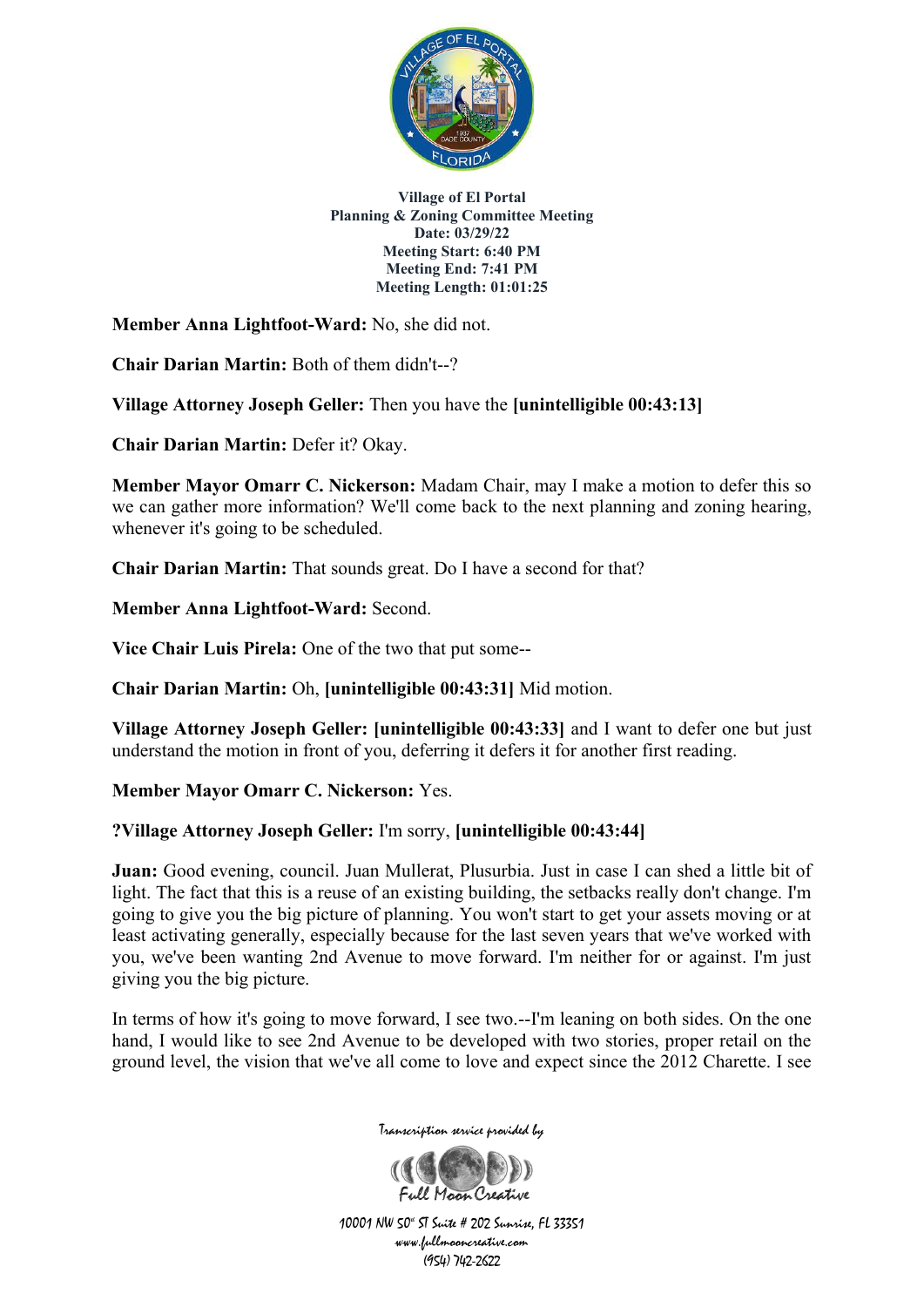

this application as a placeholder. My fear is that it's going to be a placeholder that could remain there for a while.

Your decision should take into consideration whether or not this application is that placeholder that could become a catalyst for other properties to start being activated or should it be held to its current use until the economics are better for a better project to come along or for an assemblage with the next slot which would allow for a larger building. If this is a change of use application, you shouldn't get caught up with the setback. I do hear you. I'm always thinking about what would the neighbors, how would I feel if I was the neighbor?

The fact is that this is the corridor, so this is the Z4. If you are next door to this property, you've already bought into the fact that you're next door to a potential two to three-story commercial building. Again, just to summarize, don't get caught up with the setbacks because this is a grandfathered in structure. Do weigh in on the use whether it's appropriate or not. I think that's really what is in question. You still have a second reading so potentially, you would have the chance to see additional information if you so require from the applicant between now and that council hearing.

**Chair Darian Martin:** Juan, I do have a question for you.

**Juan:** Yes?

**Chair Darian Martin:** As far as just the trends in planning and zoning. Do you think that a project like this or have you seen a project like this be an anchor project that kicks off this large-scale economic development of the likes of what we would like to see in the village of El Portal? Have you seen that, and can you give us some concrete examples so we can look at those developments as well?

**Juan:** I think that this project is not large enough to be able to be called a catalyst, to be fair and honest. I think that we can all see that. At the same time, we haven't seen anything happening on 2nd Avenue yet. We're still waiting for the church, we're still waiting for a whole bunch of projects. In part, by the way, is because we don't have water and sewer running through 2nd, we're being held up by the county. I don't think that we're going to see big projects happening on 2nd until that is resolved.

This would be a placeholder project. I don't think that it would become the catalyst. I think it would activate, it would get you some revenue from taxes. It would be a business moving

Transcription service provided by

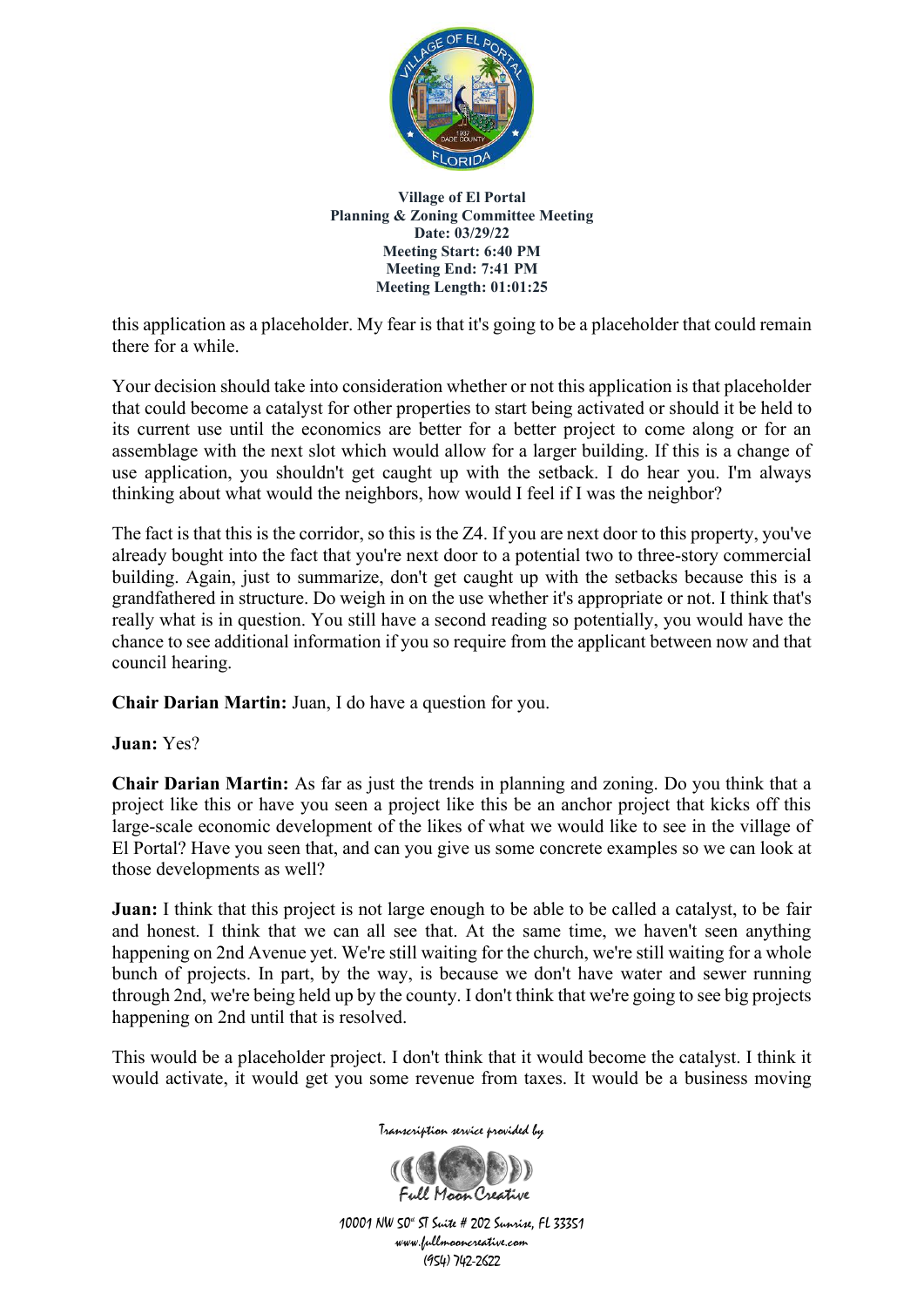

forward rather than a residential-use. No. To answer your question, I don't think that this is a catalytic project. I think it's a placeholder project for something bigger and better to happen, question mark, when.

**Chair Darian Martin:** From what you're saying, there are a lot of factors that are outside of just being open to development. The water-sewer is something that's concrete that impacts a business's bottom line and that they would look at as far as whether or not this was the location they want to locate their business at. I get that this is a solid project. I just want that to be on the record as well.

**Vice Chair Luis Pirela:** Exactly. That was my concern as well but if you were saying, as the lawyer is saying, it's still within a special exception, it doesn't mean, like it was said at the beginning, by right, they can go ahead and do it. It's not everybody else or we have to then approve every application that comes in and that corridor that wants to do or have the change of use to an inn or a hotel. Right?

**Juan:** That's correct. It's something that has become a little confusing but it's quite simple. For a change of use, if it's not allowed, you can't even come here and send an application. We won't even review it, right? It's like you're not going to put a concrete plan in the middle of the residential district. We're just not going to consider it.

For any other change of use that is allowed within the code, they have to go through a special exception. Why? Because this village and the code the way that it's written, we all chose to have a significant amount of review to make sure that we kept with the vision and to make sure that we protect the residents. That's the reason why we're doing a special exception.

**Vice Chair Luis Pirela:** It could be designed without any consequences?

**Juan:** I wouldn't call it by right. I would call it-- Again, it seems confusing, but I think it's very clear once you consider that there are uses that are allowed within each of the zones, but to change the use, you need to go through this process to make sure that whatever is

proposed instead of what exists today is compatible and it is reviewed deeply or heavily by this board and by the Commission on a second reading.

**Village Attorney Joseph Geller:** Right. Let me answer also if I can further answer your question Councilperson Pirela. The answer is, if you're given discretion, you have the right to

Transcription service provided by

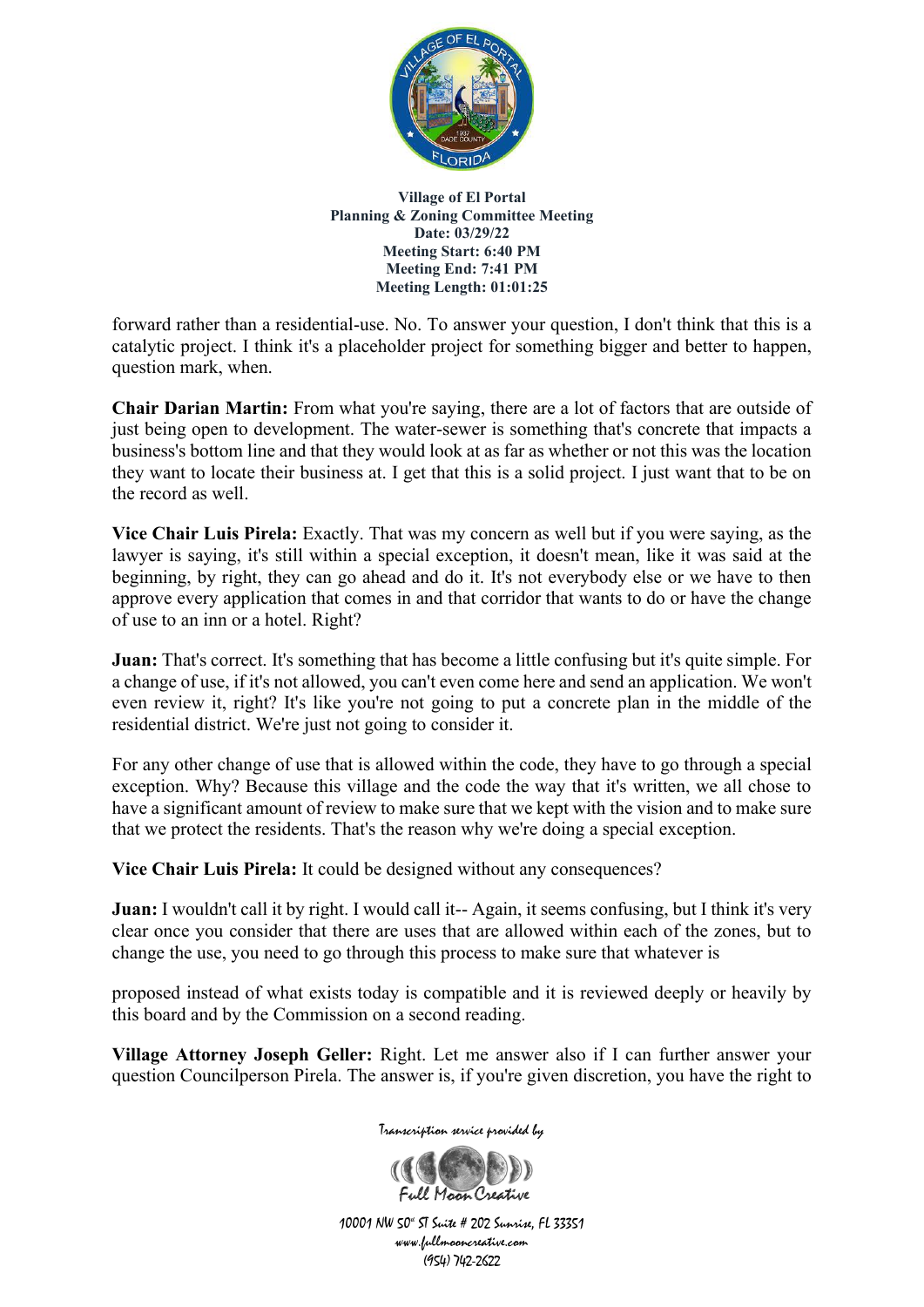

exercise your discretion. When you say, can it be denied without consequences, the answer is, as long as you're within your discretion, yes. Now, because you have discretion, doesn't mean that you cannot abuse your discretion.

If you said, "We're going to deny this special exception because we wanted this gentleman to show up in a suit and tie and not a t-shirt," that would not be a satisfactory or sufficient reason. To deny it, you would have abused your discretion. You can abuse discretion and that can be a problem if someone takes you to court, but if you have legitimate reasons that are within your discretion and don't constitute an abuse of discretion, that's the point of requiring a special exception, so that you have the ability to exercise your judgment, that is why your neighbors put you here.

A more concrete example is the setback issue. I don't see being sufficient to be a basis for a denial, because it doesn't seem to have any practical impact when the existing building already has the existing setback. A parking issue if, I know again, I'm not saying the building does not comply with parking, but if it didn't comply with the parking that was required for this use, that would certainly be a valid reason.

Then the point of the fact that it's a change of use, if you have concerns about the change and about the new use, that's why our planning consultants wrote the code in consultation with you in the way they did to give you that discretion. I hope that answers your question.

**Chair Darian Martin:** This makes sense to me. Because it was seeming as though this was more of just like an FYI. You can do it, there's nothing really the council can say about it because it's allowed by right. What you're saying Attorney Geller makes complete sense. There's a reason why we wanted to make sure that it protected the villagers, that we were given that opportunity to make sure the villagers were protected because there's something that we can do at this level if we deem this to be a project because of parking and other valid reasons that might not be so desirable in there.

**Village Attorney Joseph Geller:** Yes, ma'am. Let me just say Madam Chair, so you have a motion by Member Nickerson, the Mayor, to defer so you should seek a second [crosstalk].

**Chair Darian Martin:** Do we have a second to defer?

**Vice Chair Luis Pirela:** I'll second.

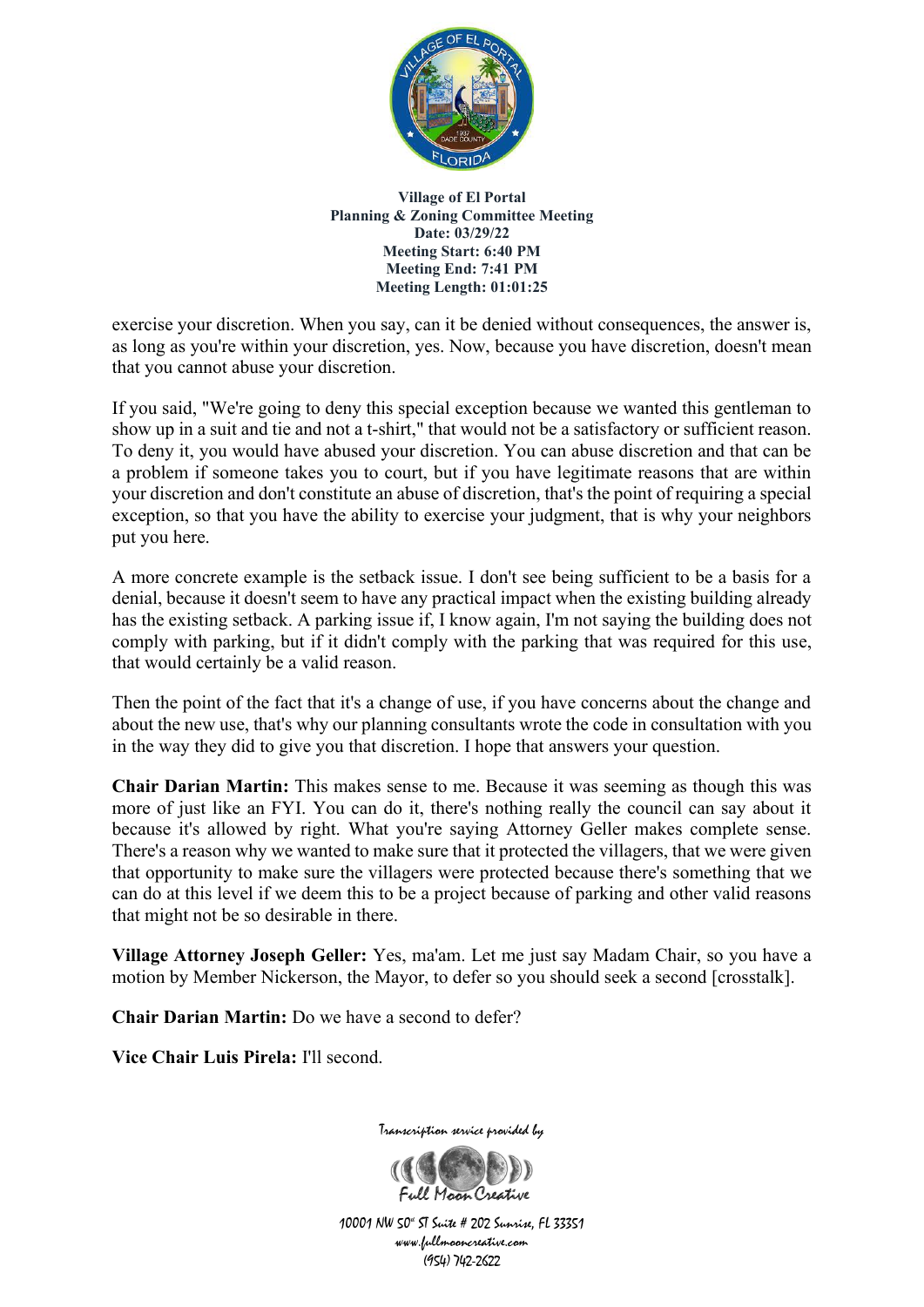

**Chair Darian Martin:** Okay, Madam Clerk, can I have the roll call?

**Village Clerk Jacobi:** Roll Call. Member Lightfoot-Ward?

**Member Anna Lightfoot-Ward:** Yes.

**Village Clerk Jacobi:** Member Nickerson.

**Member Mayor Omarr C. Nickerson:** Yes.

**Village Clerk Jacobi:** Member Urbom.

**Member Anders Urbom:** Yes.

**Village Clerk Jacobi:** Vice-Chair Pirela.

**Vice Chair Luis Pirela:** Yes.

**Village Clerk Jacobi:** Chair Martin.

**Chair Darian Martin:** Yes.

**Village Clerk Jacobi:** Motion passes five to none.

**Chair Darian Martin:** Okay, so what's going to happen is we've deferred it and at the next Planning and Zoning committee meeting, we'll rehash it, I guess. In the interim, I suppose will speak to Juan and Camilla about getting some supplemental information. Thank you so much for coming tonight.

**Male Speaker:** Thank you.

**Chair Darian Martin:** Okay, we will move on now to G4, which was previously G5 on our agenda that was distributed. G4 is Resilient Streets Studies Presentation and Vice Mayor Urbom if you can lead that for us.

**Member Anders Urbom:** Yes. We've discussed at different meetings in the past, the idea of bioswales and better ability for residents to walk, bike, things like this, and then flood mitigation as well. Through Plusurbia's efforts, they've essentially termed this whole



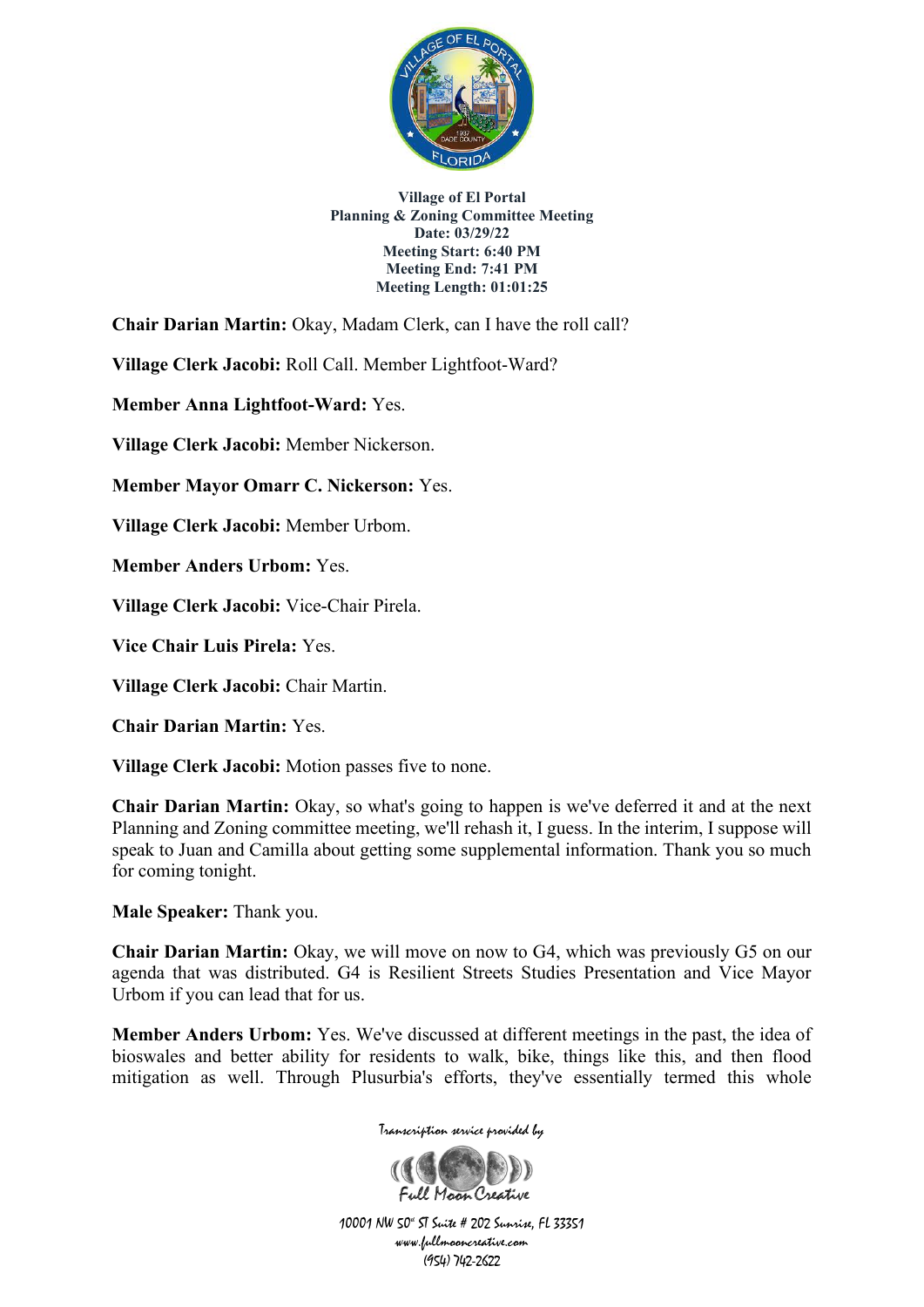

overarching thing Resilient Streets. What I'd like to talk about tonight is a potential phase one of Resilient Streets. In potential phase one of Resilient Streets, we'll be looking at traffic patterns.

If I'm not mistaken, Camilla from what we had discussed was, the adjustment of traffic patterns in terms of addition of one-ways and things like this. I was saying that if, instead of having to redo all the streets to accommodate two-way traffic, we could essentially lay less asphalt if we only had to accommodate one-way traffic, essentially expanding the swales, which technically could increase the cost of the village of maintaining the swales or repairing the swales. Anyway, the right of ways all still would be there, the right of ways would not necessarily change.

The existing swales, residents' responsibility for maintaining swales would still exist. The right of way would now contain essentially non-asphalt, but the idea is that we would use native plants, low maintenance things so that there's not really a true addition of cost to the village in terms of maintenance of these areas. In addition to that, provide significant flood mitigation benefits, as well as, beautification, as well as mobility in terms of extra room for walking paths, bike paths, things like this.

In phase one here, the idea is that the traffic patterns themselves would be addressed. That would be through changing some streets to one-ways, and thereby essentially confusing outsiders. People trying to use the village as a pass-through, when traffic gets thick and things like this, the idea is that they are frustrated by the traffic pattern or confused by it, and therefore don't use residential streets as cut-throughs at high speed and everything else. In a nutshell, that's what I believe we're going to discuss tonight is that kind of phase one.

In that, I do believe something like a traffic study will come up for discussion. I know we have other issues that we want traffic studies for. Yes, there would be a cost for a traffic study but in this discussion of phase one for Resilient Streets, I think that the addition of another benefit of having a traffic study could be viewed as a cost mitigation as well, because instead of just getting a traffic study for producing the speed limit on the 87th, NE 2nd or Miami Avenue, if we do a full traffic study, we get that benefit, as well as the benefit of seeing what the traffic is like, through some of the residential streets and cut-throughs.

**Camilla:** Thank you, Councilperson Urbom. We are not able to connect at the moment, but we can share this presentation with you afterwards. You have hit every point that we were going to discuss. We had proposed with a full disclaimer saying that this is not a master plan,

Transcription service provided by

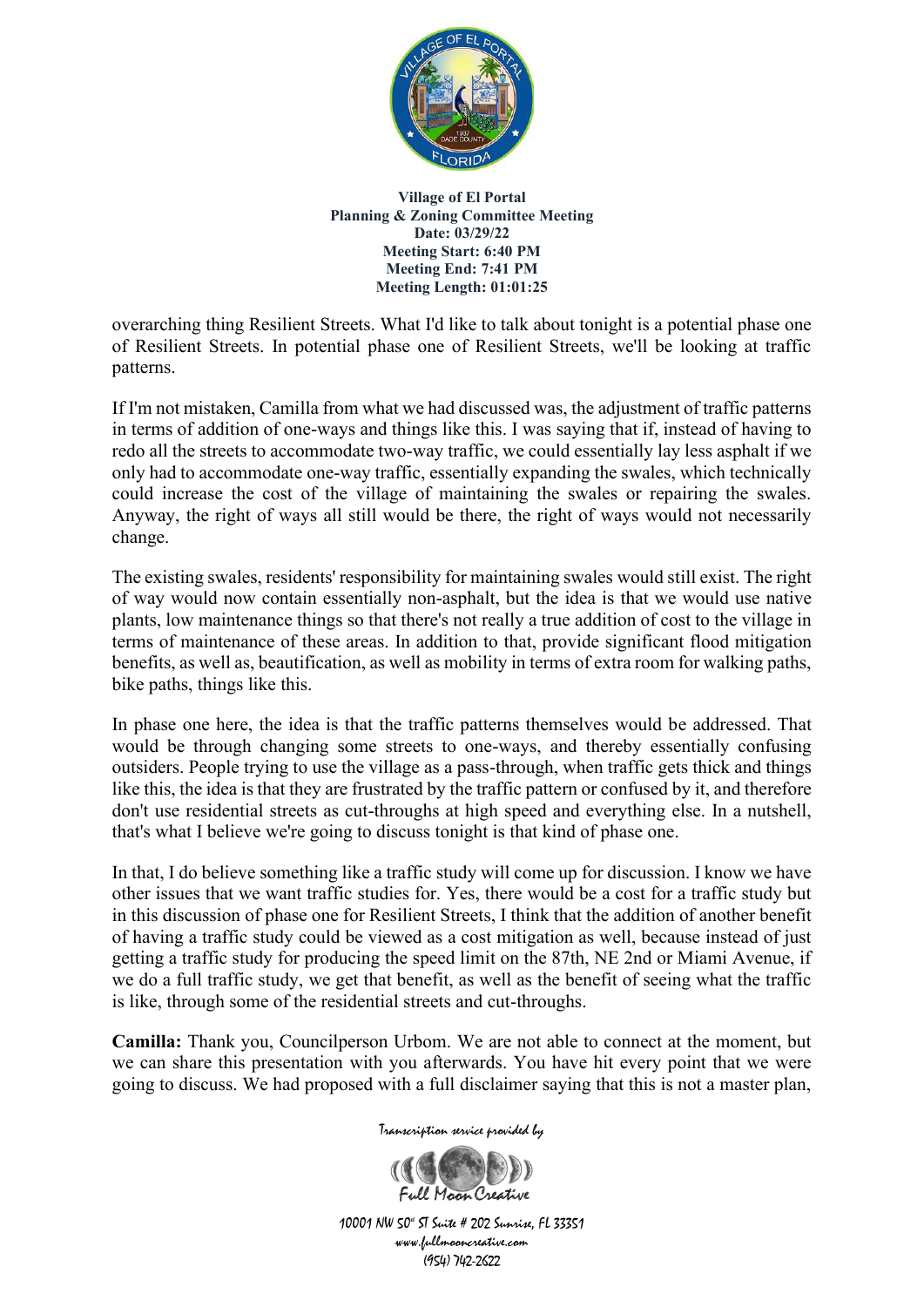

it's just a concept study of how especially, the residential streets, which are the ones that go east to west could be altered in the way that you've said to accommodate more greenery, more vegetation, that can help with stormwater retention and can improve safety.

Of course with this, we want to also note the disadvantages of one-way streets because of course, there are some people, there will be resident, obviously, potentially there'll be a lot of concern for people who live in the streets. You mentioned one of our points to that is that there's local knowledge about the traffic pattern. That will essentially move heavier traffic flows to the north-south streets, which is North Miami, 2nd Avenue. Actually, there's NW 2nd Ave, next to the school that's also County-maintained.

It's also harder to redesign the streets because you have to work with the county and of course, we've looked extensively at designing these streets, but in this case, because the village owns the EastWest local streets, there's potentially fewer obstacles to surpass in order to be able to propose these changes. If they're done in phases, we could work with the stormwater plan to be able to have a study and do the phases so that they could be changed as the sewer is potentially installed in these streets which will tear them apart anyway. As we reconstruct, there's an opportunity to bring back a better design, a safer design, and a design that helps with resilience, which is the main purpose of this study in the first place, and why you have brought it up. We will be happy to share this presentation and consult individually and see if we can move it forward, and what we can bring forward to the Council. The main

design intervention is a diagonal diverter which is making changes in many streets, in many cities.

One of the best examples is Portland. What they do is, you install this diverter in the intersection so that when you are going north you may only turn right, if you are going south you may only turn west. These diverters help with the directions when you convert them into one-ways. That is one of the potential solutions that we're bringing to the table and we were left to discuss that further and explore these concepts with you.

**Chair Darian Martin:** Awesome. Thank you so much Vice Mayor Urbom for kicking this off and I look forward to seeing that presentation. I think now we are ready to move on to a second and last. Good, and welfare. Is anyone out there that like to comment? I see a lot of empty seats so am just seeing that as a no. Were going to move on to adjournment and I am going to adjourn the-- what is today's date? March 29, 2022, Planning and Zoning committee meeting.